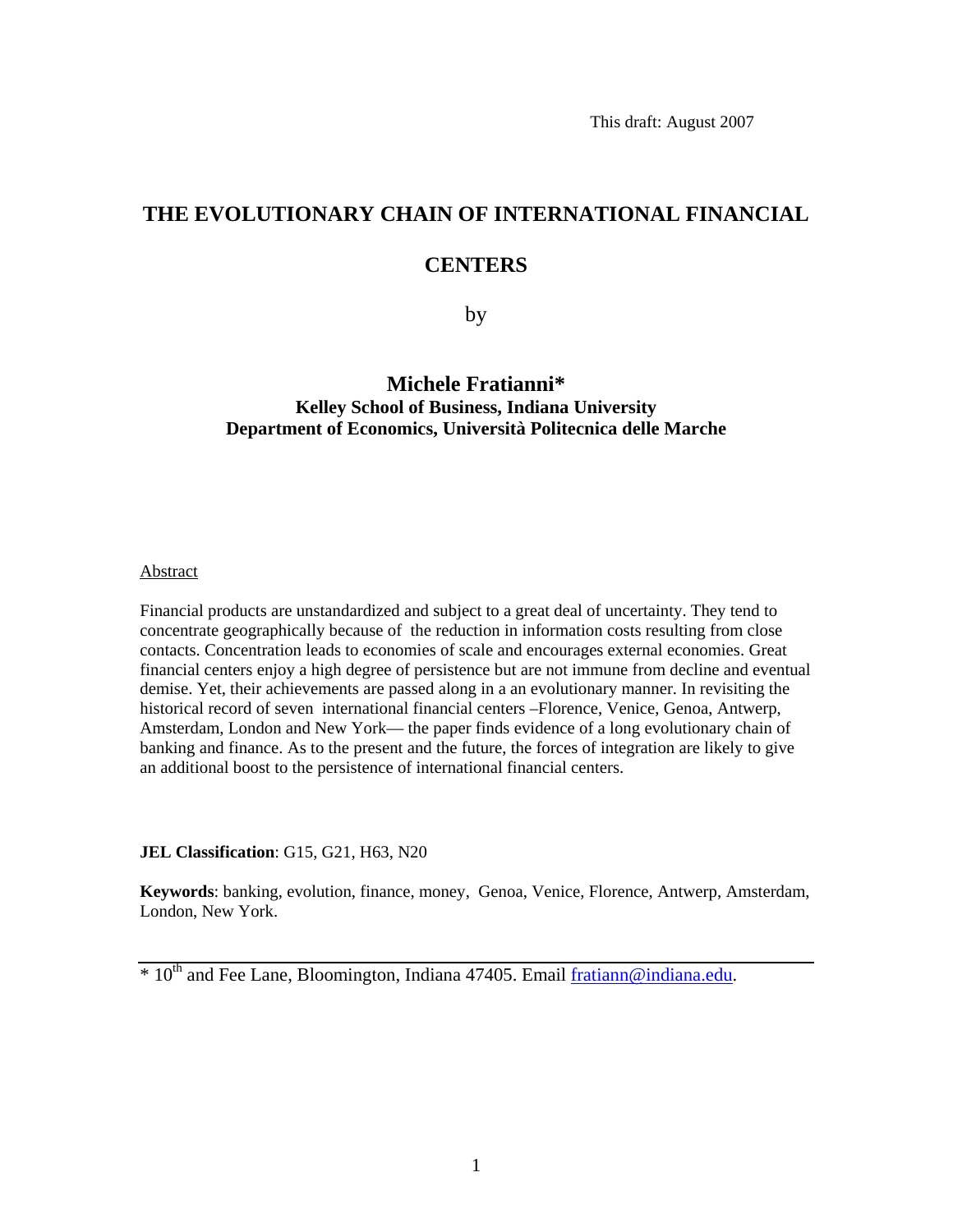# **I**. **INTRODUCTION**

The most important insights on financial centers remain those of Charles P. Kindleberger (1974) who wrote his classic study more than thirty years ago. In that essay, he advanced the thesis that financial centers perform a medium-of-exchange and store-of-value functions similar to money. The community gains in dealing with a single center instead of dealing with many locations; and these gains are proportional to the shift from  $N(N-1)/2$  to  $(N-1)$ , where N is the number of locations. The reasons why a center emerges are the same reasons why a currency emerges. People use money rather than barter because they economize on information and transaction costs. Money would not exist in a frictionless world, one devoid of transaction and information costs. Similarly, people execute financial transactions in a financial center in preference to executing financial transactions over a wide geographical domain because they save on transaction and information costs.

Financial products are unstandardized: they differ in terms of promised yield, expected yield, market risk, credit risk, maturity, liquidity, currency of denomination, and country of issue. Furthermore, the variations in the price of these products are largely explained by news. Unstandardized output facing a great deal of uncertainty tends to concentrate geographically because of the reduction in information costs resulting from face-to-face contacts. Concentration, in turn, leads to economies of scale. Concentration tends to occur in places, usually cities with large ports, that are hubs of commerce, both domestic and international. Commerce pulls banking and finance, which in turn attract the customers, corporate headquarters. External economies come along as hubs create a host of services that are supportive of banking and finance: accountants, computer programmers, information technology specialists, and lawyers, to mention a few. On the other hand, the lower cost of information in local markets for local products, differences in time zone, and congestion lead in the opposite direction. A tug of war ensues between centralization and decentralization.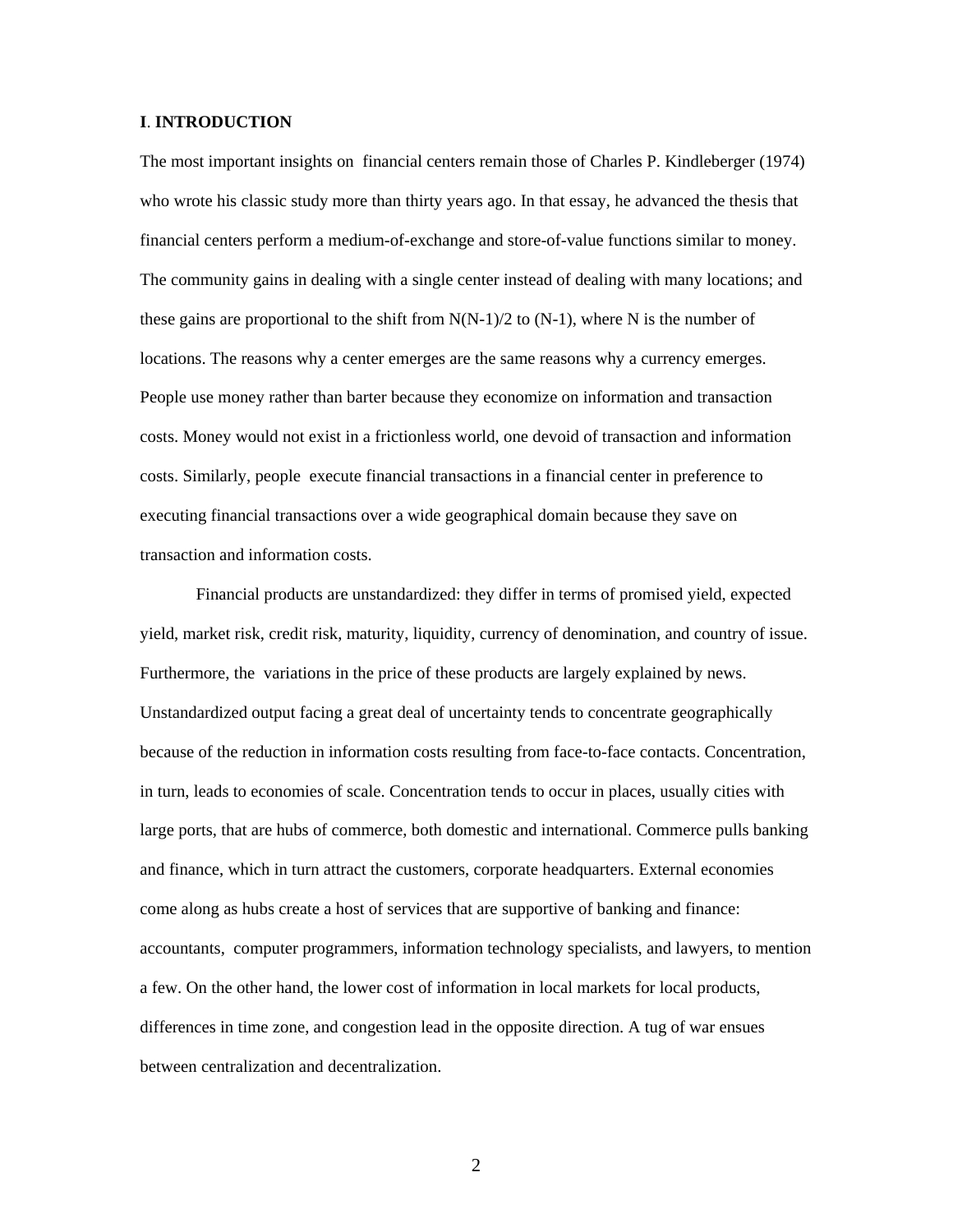Kindleberger identifies three attributes of great financial centers: a banking tradition, a central bank, and a strong currency. Financial centers and currencies tend to organize themselves in hierarchical order and Kindleberger (1983) predicted that the creation of a European currency and a European central bank would boost the development of a European money and capital market, which is right on the mark.

The purpose of this essay is to revisit the historical record of international financial centers, but with a much longer time horizon than used by Kindleberger and, more recently, by Youssef Cassis (2006), who focuses on the  $19<sup>th</sup>$  and  $20<sup>th</sup>$  century. A long time horizon has several advantages. First, given the degree of persistence of centers, examination of long periods of time gives us a deeper understanding of the forces that lead great financial centers, not only to rise, but also to decline. Second, a mixture of evolution and 'revolutions' has characterized the history of banking and finance (Fratianni and Spinelli 2006). Evolutions evoke a smooth rate of change, revolutions drastic changes. A long sweep of history is best suited to sort out exceptional sharp changes from smooth evolutionary ones. Finally, while banking concentration tends to coincide with finance concentration, the mix of the two products is not constant over time. Banking, in the extended sense of encompassing central banking, plays a critical role in the formation of financial centers, but the importance of finance rises over time.

The adopted strategy of this paper is to revisit the record of seven great international financial centers --Florence, Venice, Genoa, Antwerp, Amsterdam, London, and New York – so as to identify attributes of success, possible reasons for declines, and extent to which their achievements have been passed along in the evolutionary chain of finance. The sample is small but fits the purpose of looking at best practices rather than their distribution. The structure of the paper is as follows. I begin with the link between financial deepening and financial centers (Section II). I then examine the record of the seven centers (Section III), followed by an evaluation and implications for the future(Section IV). I conclude with a brief discussion on the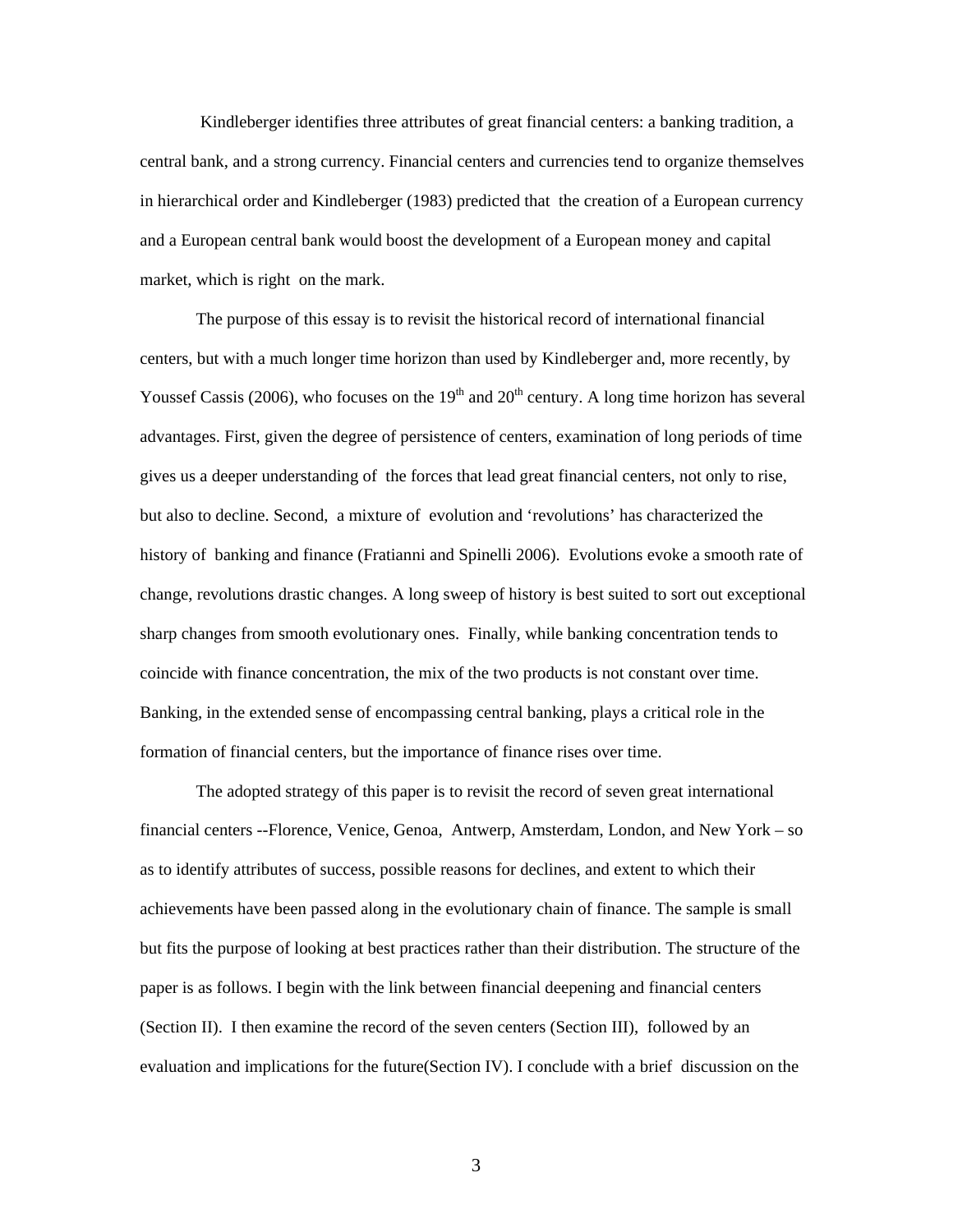relevance of the paper for the mix of centralized and decentralized markets in a global financial environment (Section V).

# **II. FINANCIAL DEEPENING AND FINANCIAL CENTERS**

Financial deepening, or what some historians call financial revolution, is the natural antecedent of a financial center. Important cases of financial deepening in history have occurred in Florence in the  $14<sup>th</sup>$  century, Genoa and Venice in the  $15<sup>th</sup>$  century, Antwerp in the  $16<sup>th</sup>$  century, Amsterdam in the  $17<sup>th</sup>$  century, England in the  $18<sup>th</sup>$  century, and the United States in the  $19<sup>th</sup>$  century. These "financial revolutions" were far from being random events; they were supported by three basic pillars: (i) innovations in financial institutions, instruments and markets, (ii) an institutional mechanism through which the debtor commits not to renege on debt, and the presence of a public bank (Fratianni and Spinelli 2006).

The best known "financial revolution" is the English, which was sparked by the Glorious Revolution of 1688. With the ascendancy of Parliament, property rights in England became more secure and government gained credibility in its commitment not to renege on debt (North and Weingast 1989). In 1694, Parliament created a public bank, the Bank of England. The Bank was authorized to engineer a debt-for-equity swap, that is to transform government debt bearing a fixed rate of interest into equity. The shares issued by the Bank of England, but also those by the East India Company and the South Sea Company, were well received by the public and became increasingly marketable and liquid. Markets for these securities thickened and their underlying transaction costs declined (Neal 1990). All of this led to the ascendancy of London as a financial center. London was a great location: a harbor and a hub of commerce with an Empire.

London eventually overshadowed Amsterdam, which had benefited from the Dutch financial revolution This was sparked, in part, by Emperor Charles V, who, in search of an alternative to borrow from bankers like the Fuggers, spurred the provincial governments of the United Provinces to pledge taxes to service the debt issued to finance the Habsburg state. As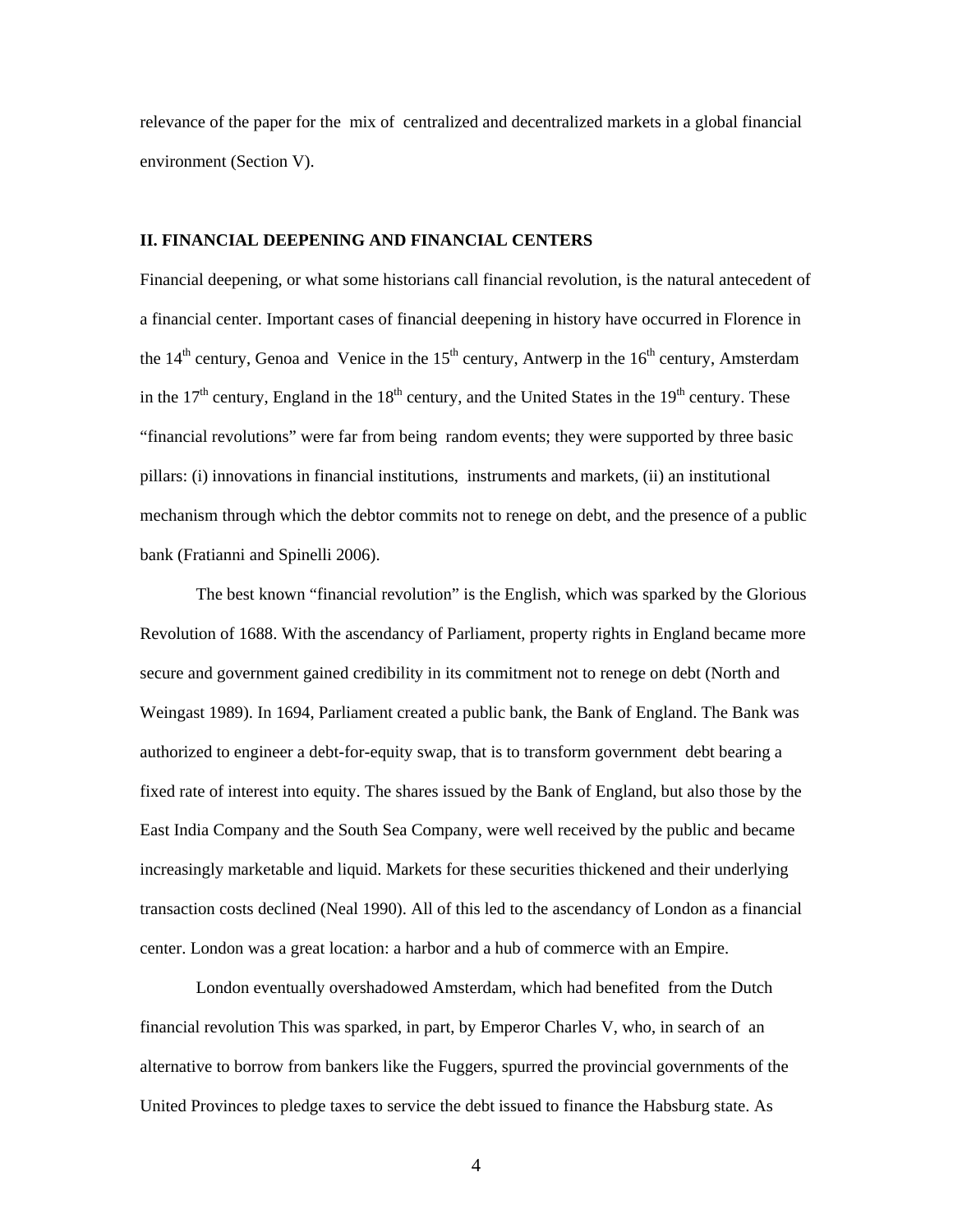James Tracy (1985, p. 217) puts it, "In the of making this shift, however, control of tax revenue had to be relinquished into the hands of the very same urban oligarchs …who themselves had heavy investments in state debt…" In 1609, the *Wisselbank* of Amsterdam received the monopoly on money changing, on bills of exchange valued in excess of 600 guilders, and on bullion transactions. The *Wisselbank* became the center of the Dutch payment mechanism. Amsterdam, like London, had a great location: a harbor and the hub of commerce with an Empire.

These two brief references to Amsterdam and London serve to motivate the thesis of this paper, which is that great international financial centers originate in cities with superior location and benefit from a deep financial transformation of economies that are leaders in the world economy. This transformation, in turn, results from institutional changes that are driven by expanding markets and opportunities. Clearly, not all expanding markets and opportunities generate financial revolutions and international financial centers. These are more likely to occur under representative governments than under absolute monarchies and dictatorships. Once a center is created, the gains from centralization noted above work in its favor. This explains a high degree of persistence. But persistence eventually peters out in the face of contracting markets and opportunities, or of restrictive rules that make other centers more attractive. Many great centers of the past have declined or disappeared altogether. Yet, their achievements have been passed along to newer centers in a sort of evolutionary chain of progress.

# **III. SEVEN GREAT FINANCIAL CENTERS**

Medieval Florence, Venice and Genoa were at the frontier of economic development and capitalism from the mid 1200s to the early part of the 1600s. The key to their success were commerce, international trade, and finance. Despite the lack of a harbor, Florence was very successful in trading and banking with Northern European countries. Genoa and Venice were maritime economies and fought for dominance of overseas routes. Geographic specialization occurred after Genoa and Venice fought their last war in 1378-8: the Venetians specialized in the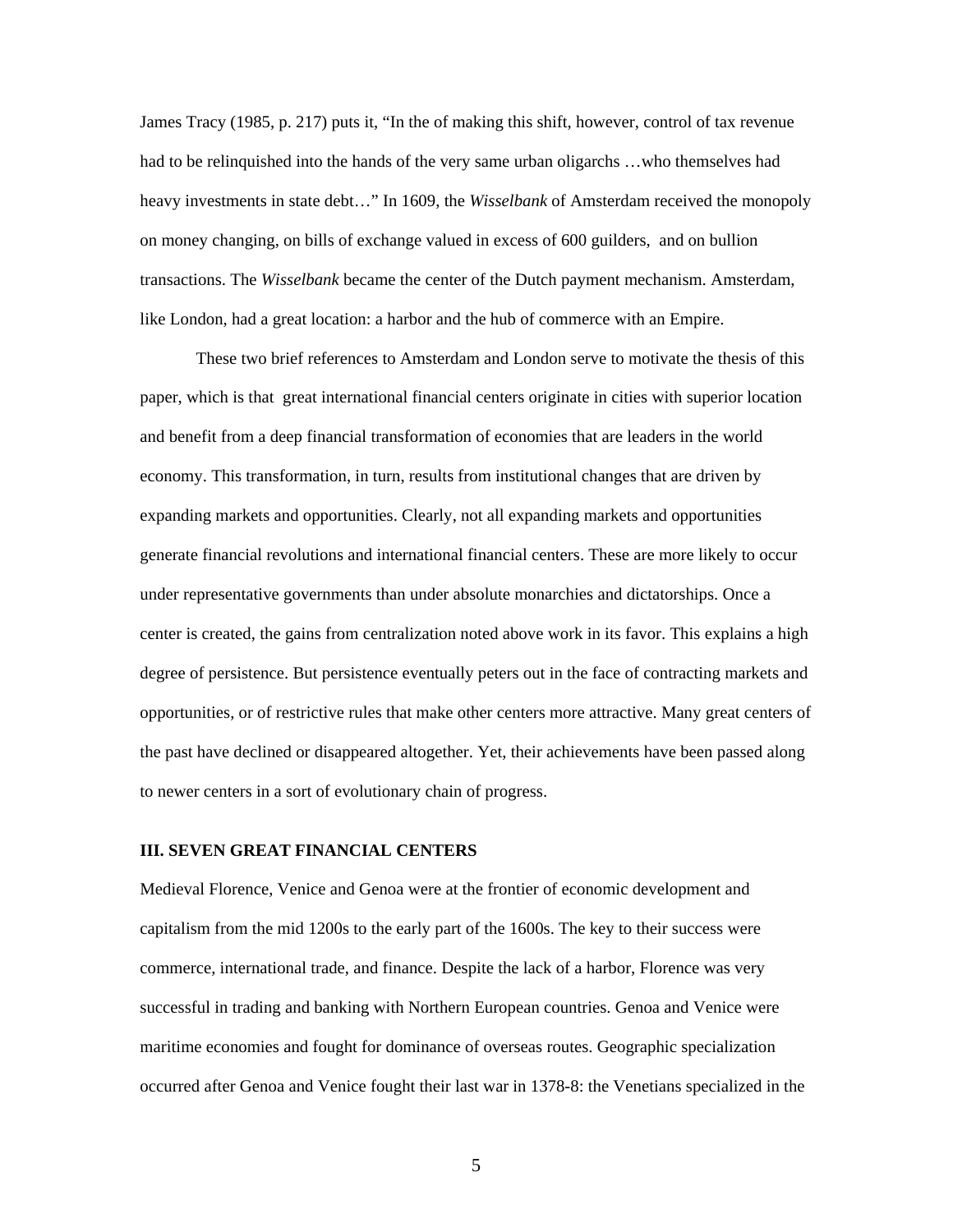East and the Genoese in the West, while both shared, with Florence, the North of Europe. Genoa and Venice shared republican political institutions and the rule of law, which gave them legitimacy and credibility to issue large amounts of long-term and marketable debt. Venice had a strong and stable government, willing and able to interfere with the economy. The state in Genoa was less interventionist because it was more "factious and unstable," as Machiavelli noted in his *Istorie fiorentine* (1965, 494-95). Republican Florence was closer to Genoa than to Venice, but after 1434 the rules of the political game were set by the Medici family.<sup>1</sup>

 All three city states had great financial centers by the standard of the times, but Florence first and Genoa later had true international character. Venice was more inward than outward in banking and finance. There was a heavy presence of outside bankers in Venice, especially from Florence, and their business was geared predominantly to the domestic market.

# Florence

 $\overline{a}$ 

Florence was a great banking centre by the mid 1200s (Sapori 1950). Florentine 'compagnie' –as the merchant-bankers of the time were called—like Bardi, Cerchi, Frescobaldi, Pazzi, and Peruzzi, among others- were active at home and abroad.<sup>2</sup> They set operations in England to purchase wool for the big wool and cloth industry in Florence, to collect papal contributions, to lend funds to belligerent sovereigns, and to collect customs fees which were given to them as a guarantee for their loans (Sapori, pp. 396-8). The merchant-bankers had a complex business plan (Hunt 1990, pp. 151-2). They collected papal contributions in England, in particular from monasteries. The contributions were then used to advance funds to English growers, monasteries being prominent among them, to secure a steady delivery of wool. The Pope, in Avignon, would receive his dues from the home office in Florence. This arrangement minimized the export and

<sup>&</sup>lt;sup>1</sup> The Medici family exerted 'informal' hegemony from 1434 to 1494 and then more formally from 1512 to 1526; after 1530, their power became absolute.

<sup>&</sup>lt;sup>2</sup> To Florentine bankers one must add those from Lucca (e.g., Riccardi), Pistoia (Ammannati) and Siena (Bonsignori).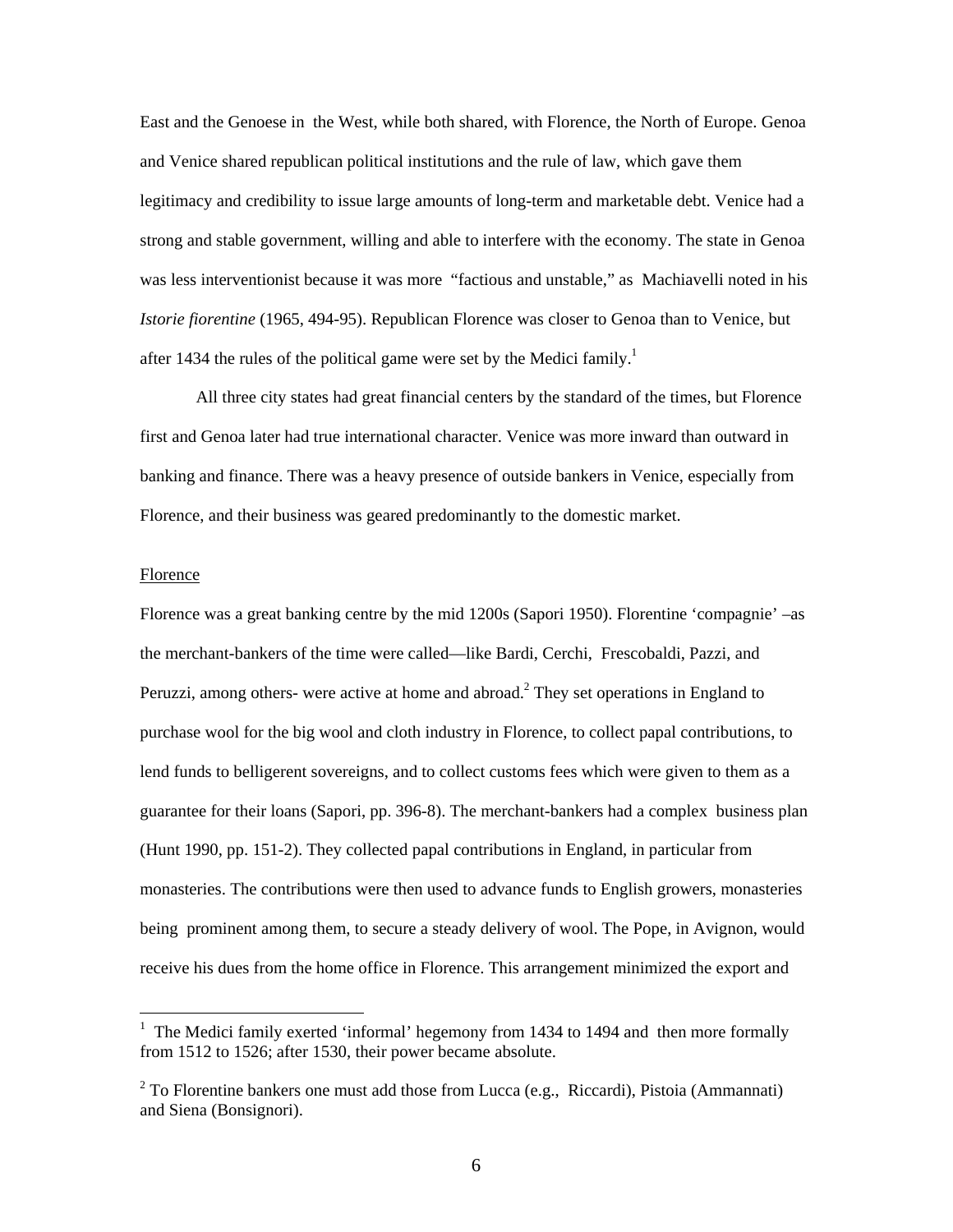import of specie, which was subject to large transportation and security costs. The sovereign, the other party in these transactions, provided protection to the merchant-bankers who repaid it by lending to the cash-strapped sovereign. The return on the loan came in part as disguised interest (to bypass canon law against usury) and in part as monopoly rights. As Edward Hunt (p. 152) puts it, "Merchant-bankers were primarily merchants who counted on trade for most of their profits. Banking for princes was thus mainly a means to this end."

 The environment was risky and failure rates were high. A well-known story is the collapse of the Bardi and the Peruzzi in the mid 1340s after Edward III of England did not repay his debts in time. Giovanni Villani, the reputable chronicler of the time, gives an impassioned account of the event and treates it as a general banking crisis in Florence, spreading not only to other merchant-bankers but also to their creditors (Giovanni, Matteo and Filippo Villani 1857, Book 12, chapter 55). Hunt believes that the losses suffered by the Bardi, Peruzzi and their creditors were much smaller than traditionally attributed by historians and that the two merchantbankers eventually failed because of shocks taking place in Florence and not in England. What it is not disputed is that the English king restructured his debts –one of the first restructurings in history—and settled them much later.<sup>3</sup>

 Banking in Florence declined after that, undoubtedly feeling the aftermath of the Black Death of 1348. It returned to the frontier in the 1400s with the ascendancy of the Medici bank. For Raymond de Roover (1966), the greatness of the Florentine banking center derived from the superior organizational structure of the Medici bank. This structure resembled that of the modern holding company and facilitated the internationalization of banking business. With the structure, the vast international span of the Medici branches gave them a competitive advantage

 $3$  Hunt (p. 160) reports creditors' recovery rates ranging from 36 per cent for the Peruzzi and 46 per cent for the Bardi.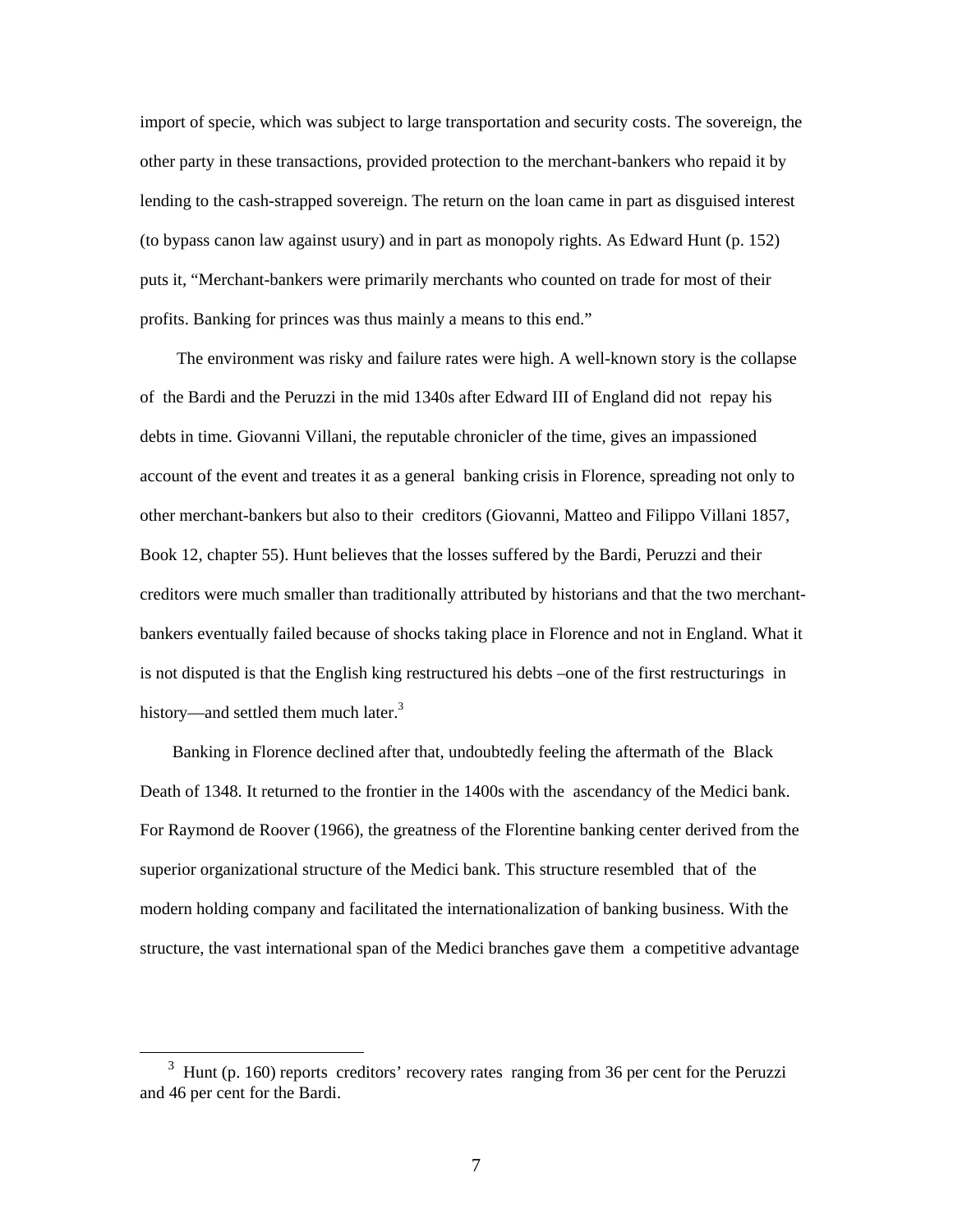in the payment mechanism through which papal remittances were transferred from the periphery to Rome. The strong connections of the family with the Papacy did not hurt either. $4$ 

The decline of the Medici bank came in the latter part of the 1400s and had as proximate cause the same type of transactions that ruined the great Florentine merchant-bankers more than a century earlier: sovereign lending. "Although …well aware of this danger, [the Medici] were unable to steer clear of it and foundered on the same reef "(de Roover 1966, p. 372). But sour sovereign lending came at a time of depressed economic conditions and trade deficits of the Low Countries with Florence that made it more difficult to transfer funds from the North to the South. Quite possibly, and unfortunately we do not have the data to test it, lousy sovereign lending may well be endogenous relative to shocks to the economy. Whatever the ultimate causes, the Medici bank came to an end when King Charles VIII of France invaded Florence in 1494 and confiscated all Medici property. Other banks went under; some bankers had enough foresight to get out of the business before the crisis.<sup>5</sup>

Finance in Florence was, as in other city-states, connected with lending to government. This dates back to the  $13<sup>th</sup>$  century, and it was compulsory and, as in Venice, based on a wealth census, the *estimo* (Molho 1971, ch. 4; Conti 1984, pp. 10-16). In 1343, debt was consolidated in the *Monte Comune*, along the Venetian model, at a 5 percent interest rate (Conti, pp. 30-1). *Monte Comune* units, issued with a par value of 100 florins, traded at a sharp discount because of the low coupon relative to market interest rates and the risk that government may tax, reduce, delay, or skip interest payments altogether. In fact, all these possibilities occurred. Interest

 $4$  De Roover (p. 202) calculates that up to 1435 more than half of total earnings generated by the vast Medici network came from the Rome branch.

<sup>&</sup>lt;sup>5</sup> The heyday of banking in Florence, despite a resurgence of sorts in the following century, was over. The decline of the banking industry, it should be noted, preceded the decline of the great Florentine industry, wool, by approximately a century. After 1600, wool output in Florence fell drastically following a competitive shift in favor of the Low Countries and England (Goldthwaite 1980, p. 52).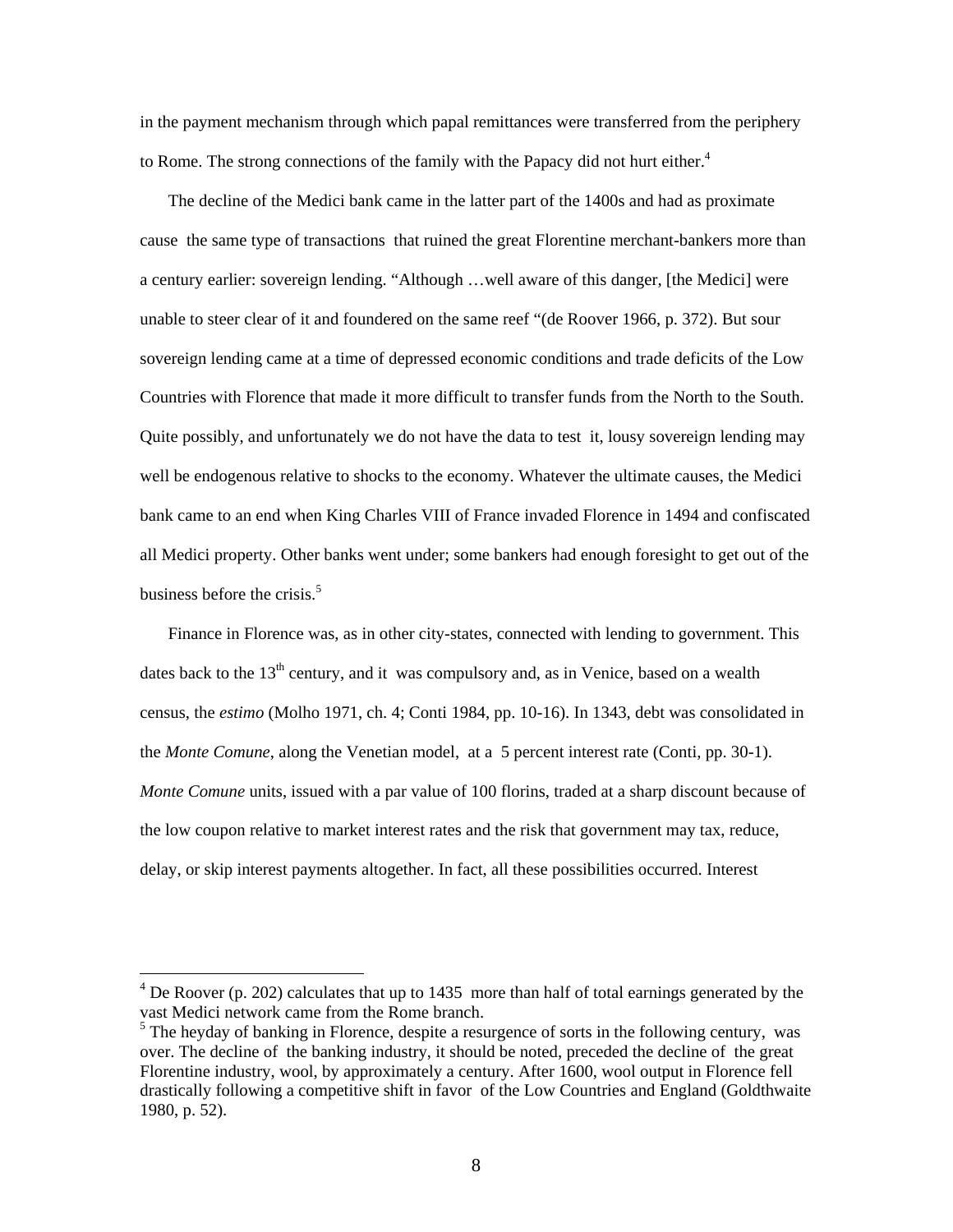payments were first taxed at 25% at the start of the  $15<sup>th</sup>$  century and then reduced repeatedly through the century.<sup>6</sup>

A unique feature of Florentine finance was a specialized social insurance system called *Monte delle Doti* (Dowry Fund), created in 1425 as part of long-term voluntary lending to government. This Fund had the twin purpose of providing finance capital to starting families and reducing the large stock of the *Monte Comune* (Molho 1994). After a few false starts, it became very popular: the investment was much better than *Monte Comune* shares in terms of yields and market risk. Initially, a father could deposit into the Fund 100 florins for each of his daughters for a term of either seven and half years or fifteen years, yielding an annual compound interest rate of 12.99% and 11.33%, respectively. If the daughter died before the deposit maturity, the yield would be zero and the initial amount of the deposit was returned to the father (Molho 1994, pp. 34-8). With the probability of payment before the age of 20 estimated at approximately 0.75, the expected annual yield of a 15-year deposit was 8.5 per cent. This was the current yield on *Monte Comune* shares in 1425 (Conti, p. 34), but these shares carried a very substantial market risk. Hence, it is not surprising that the Dowry Fund grew in relation to the *Monte Comune*: it combined aspects of a social insurance system with promised yields that were competitive with the current yields of the risky *Monte Comune* shares. The Dowry Fund failed to meet the second objective, the reduction of government debt. It ceased at the end of Republican Florence in 1530 (Conti, p. 69).

 In sum, foreign trade and financial innovations launched the great financial center of Florence. The decline of the center coincided with negative shocks to the economy and to trade patterns (exclude wars because these were a universal features of city-states). Ultimately, the end

 $6$  Interest payments were delayed in 1444, 1449, 1450, 1454 through 1459, and after 1467; back payments were cancelled in 1483 and 1489; and interest were paid only in part from 1488 to 1492 (Conti, pp. 31-5, 57, 362-63). For the taxpayer-investor, *Monte Comune* turned out be a financial disaster (Conti, Figure 2).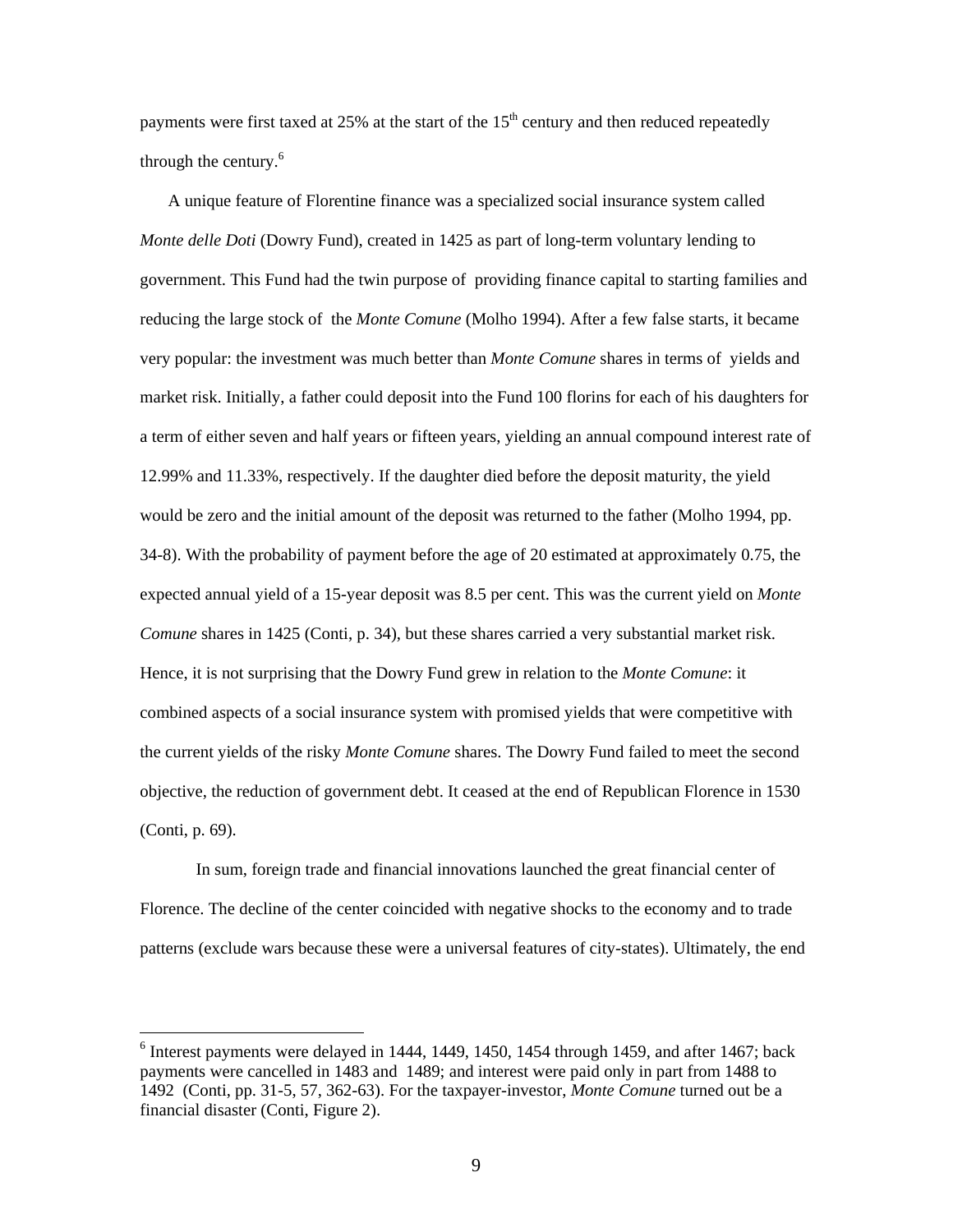of Florence was the consequence of the rise of Genoa, the new powerhouse in banking and finance of much of the 1500s and the early part of the 1600s.

#### Venice

 $\overline{a}$ 

The biggest, although not the first by all means, Venetian contribution to banking was in the field of so-called public banks. There were two of then: the first, *Banco della Piazza di Rialto* (*Banco di Rialto* for short) was established in 1587, and the second, *Banco Giro*, which gradually displaced the first, in 1619. Technically, the *Banco di Rialto* was no different than the older script banks (*banchi di scritta*) in the Rialto bridge that accepted *giro* accounts, an innovation prompted by currency scarcity and high costs of information regarding the vast range and often poor quality of coins. The critical difference was that the *Banco di Rialto* had a solvency guarantee from the state and the older *banchi* did not.7 The *Banco di Rialto* became the model for the much more famous *Wisselbank* of Amsterdam; see below. The *Banco di Rialto*, like the *Wisselbank*, was a monopolist and centralized the clearing mechanism. Since payments through the giro system were less costly than with specie settlements, a premium emerged for payments *in banco* relative to those in specie.

The *Banco Giro* was launched to manage Venice's floating debt. The bank lent to government at short maturities and obtained, in exchange, that its deposit liabilities be treated as legal tender (Day 1987, p. 153). In other words, the *Banco Giro* was in fact an issue bank, just like the later Bank of England, but with one difference: the *Giro* issued bookkeeping entries, whereas the Bank of England issued bank notes. The *Giro* deposits, like the *Rialto* deposits, enjoyed a premium with respect to currency, the economics being the same. Over time, the *Banco Giro* out-muscled and out-competed the *Banco di Rialto* because of the close connection it had with government.

 $<sup>7</sup>$  For early banking in Venice, see Mueller (1997, ch. 1). It should be pointed out that the first</sup> public bank was the *Taula de Canvi*, established in Barcelona in 1401. However, the *Taula* was not as purely a payments bank as the *Banco di Rialto* inasmuch as it lent heavily to the city.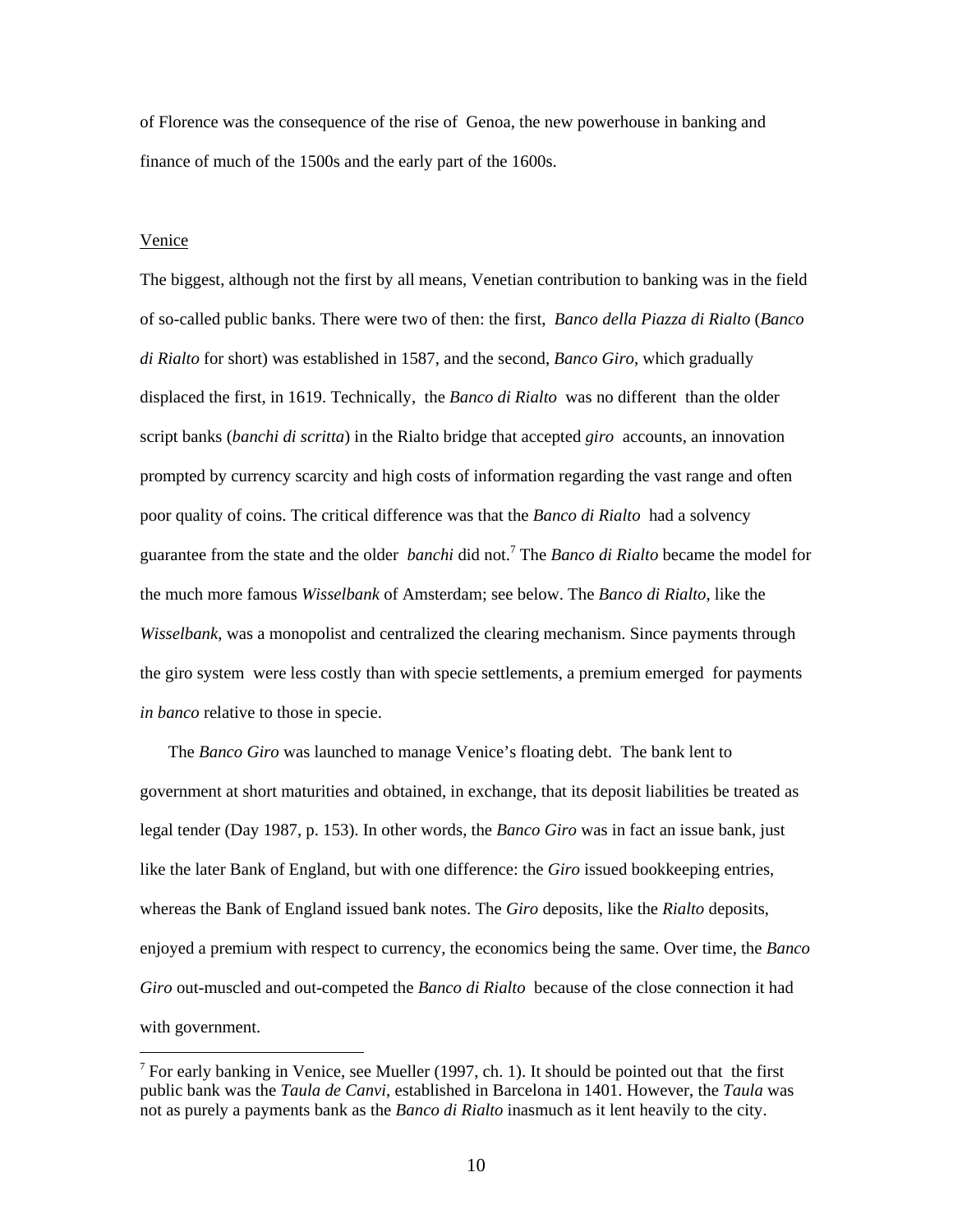In sum, the contributions of Venice to banking was to have created two institutions that served as model for the *Wisselbank* of Amsterdam and the Bank of England.

### Genoa

Genoa became an important financial center in the early *Quattrocento* with the establishment of the *Casa di San Giorgio*, but acquired international status in the middle of the 1500s when Genoese merchants displaced the Fuggers as the principal bankers at the Spanish court. Ferdinand Braudel (1992, p. 157) identifies the period 1557-1627 as the age of Genoese finance, when "…the merchant-bankers of Genoa, through their handling of capital and credit, [called] the tune of European payments and transactions."

The genius of  $16<sup>th</sup>$  century Genoese finance was to use the silver inflows from the New World to make profits, through their deep expertise of the international monetary and credit flows, in interest rate spreads and trading bills of exchange. The system was quite complex and worked as follows. The Spanish Crown sold silver spot in Spain to the Genoese in exchange for future delivery of gold in Antwerp, where the gold was used to pay Spanish troops fighting in the Low Countries. The Genoese cost to deliver gold up north, through bills, was a fraction of the cost of shipping specie, including the high risk of piracy, from Spain to Antwerp. The Genoese acquired this advantage through "increasing returns to scale in international financial services" (Conklin 1998, p. 499). The silver was shipped to Venice and from there to the Far East to settle a trade deficit. In exchange, the Genoese received bills drawn on Antwerp where they were used to buy gold. To these transactions, which brought into equilibrium a web of long and short positions through the use of credit (Braudel, p. 168; Conklin, p. 499), one must add credit, which centered around exchange fairs.

Exchange fairs were periodic financial centers; they took place typically four times a year and lasted several days. The Genoese started their own fairs in Besançon in France in1535 and then moved them to Piacenza in Northern Italy in 1579. Their objective was to centralize money and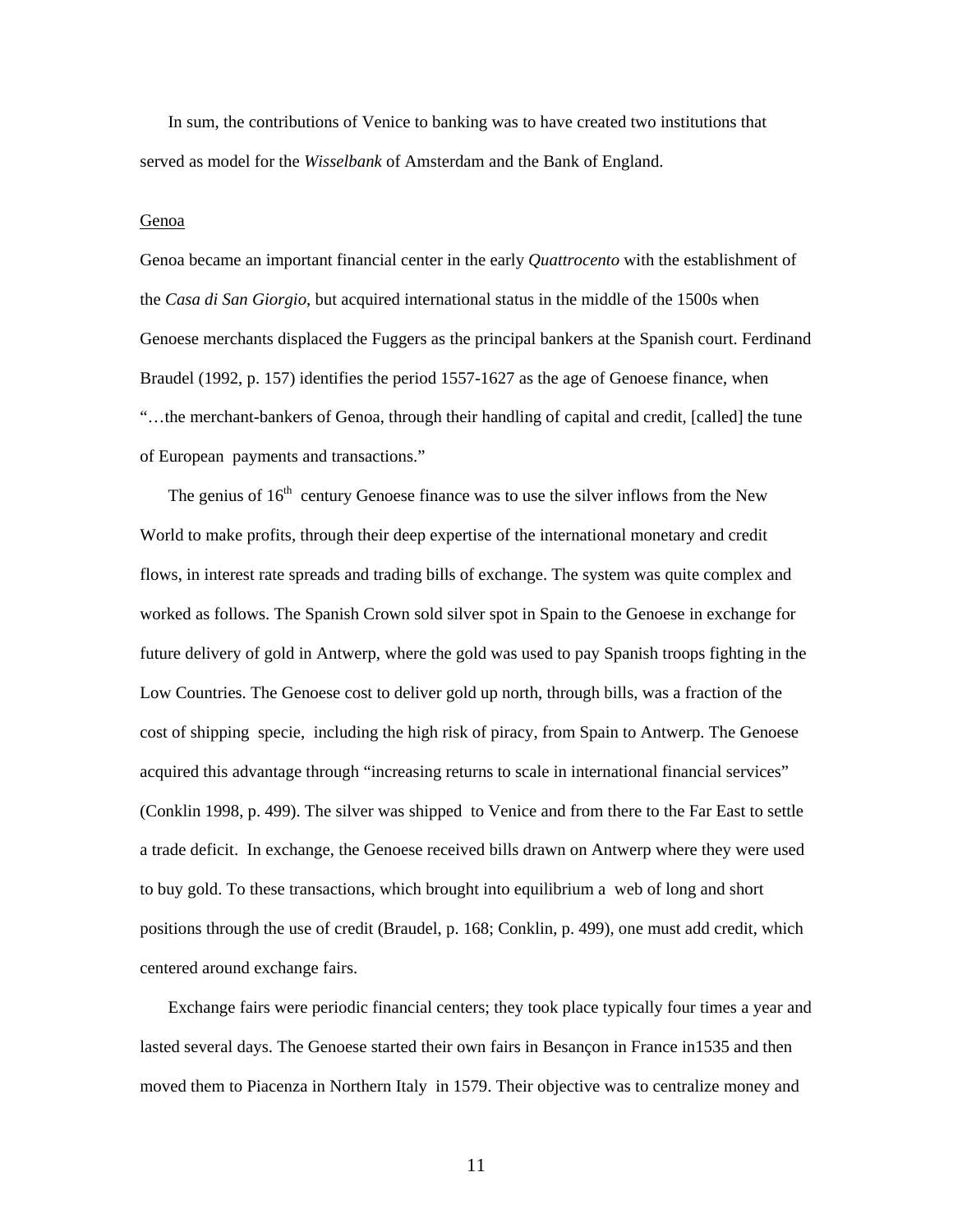exchange transactions in Europe (Da Silva 1969, p. 36). But also a credit market operated at the fairs. The demand for credit came not only from merchants who wanted their bills renewed but also from new borrowers like kings facing budget deficits; the supply from individuals and business who had placed their savings with merchant-bankers.<sup>8</sup> The Genoese merchant-bankers channeled vast amounts of entrusted deposits into short-term loans (*asientos*) to the Spanish Crown. Against the *asientos* the Genoese received from the Crown collateral in the form of longterm securities (*juros de resguardo*).9 Since the interest rate on the *juros* flowed back to the Crown, the transaction worked out to be an interest rate swap, with the fixed flow going to the Crown and the floating flow to the Genoese. The Genoese earned the difference between the higher short-term interest rate and the lower long-term rate.10 Furthermore, *asientos* loan contracts specified that the *juros* received as collateral would be sold if the Crown did not repay the loans. The Genoese received permission to sell the *juros* with the stipulation that they would be restored if the Crown paid the *asientos* (Lovett 1980, p. 905). Thus, the Genoese recovered immediately the initial capital lent to the Crown. If the Crown defaulted, the bankers gained the interest rate differential on the swap. If the Crown did not default, the bankers would make a capital gain by repurchasing the *juros* in the secondary market at a price below the price at which they sold.

It may be insightful to quote what a modern merchant banker like Sir David Scholey, at the time Chairman of S.G. Warburg Group in London, thinks of the Genoese system just described:

 "This Genoese system of international finance stands alone in history up until the present day as an example of an IFC [international financial center] built not so much on locally based trade or primarily on a local surplus (although both elements were present), but rather on an efficient and sophisticated system for gathering the monetary surpluses of other parties, in part through a process of –to use a familiar phrase- securitization, or the extension of paper credit. Although Amsterdam in the  $18<sup>th</sup>$  century and London in the  $19<sup>th</sup>$  century also based many of their financial activities on the issuance and discounting of securities, these were

<sup>&</sup>lt;sup>8</sup> At the Piacenza fairs, according to Braudel (1992, 168), "...the capital of the Italian cities was all drained towards Genoa. And a multitude of small investors, Genoese and others, entrusted their savings to the bankers for modest returns."

 $9$ <sup>9</sup> These arrangements start in 1566.

 $10$  It should be noted that short-term interest rates were higher than long-term interest rate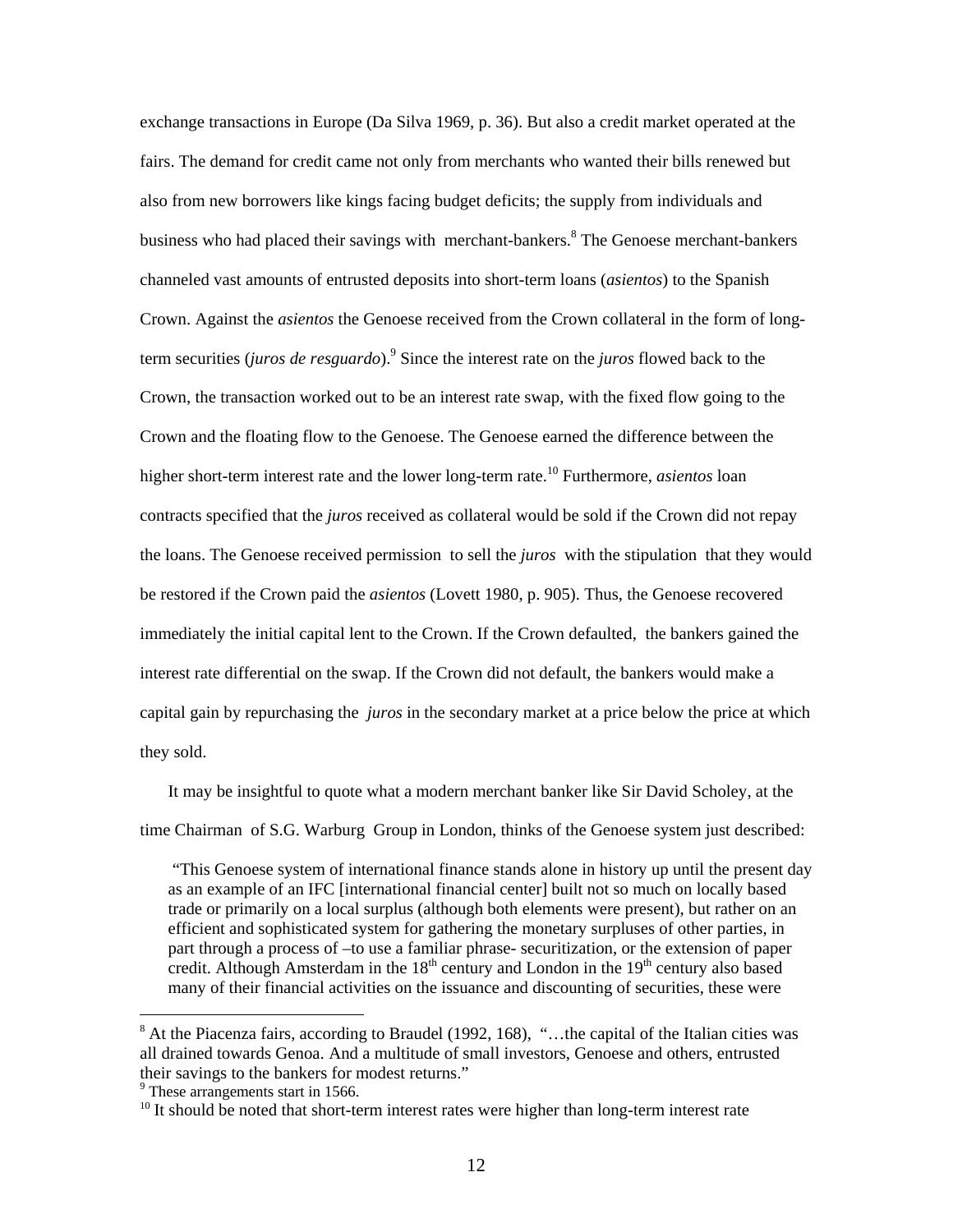backed primarily by increasing volumes of trade and of surplus capital which were centred locally." (Scholey 1994, pp. 31-2).

In addition to international finance, the Genoese made two other significant financial innovations.11 The first was the *Casa di San Giorgio*, a financial institution created in 1407 as a result of the consolidation of Genoa's public debt. San Giorgio's shareholders acquired all previous debt issues of the Republic of Genoa and performed what today would be called a debtfor-equity swap (Fratianni 2006). The swap would be done again in England in 1697, when the Bank of England began "engrafting" government debt onto the bank's capital (Neal 1990, p. 51). Economic historians have considered the conversion of debt into equity as a successful element of the English financial revolution because it helped to transform high transaction cost and difficultto trade debt instruments into transferable and liquid shares (Neal 1990, pp. 96-7).

The other innovation was the *Banco di San Giorgio*, a unit of the *Casa*. The *Banco* was a public bank with the primary mission of facilitating the management of the San Giorgio's shares, called *luoghi* (Sieveking 1906, p. 46). It closed to external business in 1445 but continued to serve the state, *San Giorgio*'s shareholders, tax collectors and suppliers. It reopened for business to the general public in 1530 and was permanently closed in 1805. The *Banco* handled deposits, specie transactions, loans, and interest payments on *luoghi*. Deposit accounts were used by customers to settle payments. The giro system reduced the use of scarce specie and raised the velocity of narrowly defined money. The bankers from the *Banco*, with other Genoese bankers, performed exactly the same function at the Besançon and Piacenza fairs but at an international level.

 As a public bank, the *Banco di San Giorgio* had to guarantee that the depositor could receive specie on demand. Despite this constraint, the *Banco* extended loans to the Republic, tax farmers, and its own clients by allowing deposit accounts to run overdrafts (Assini, 270). These were exchanged among clients as part of an extended credit network. Interest in the form of

 $11$  What follows draws from Fratianni and Spinelli (2006).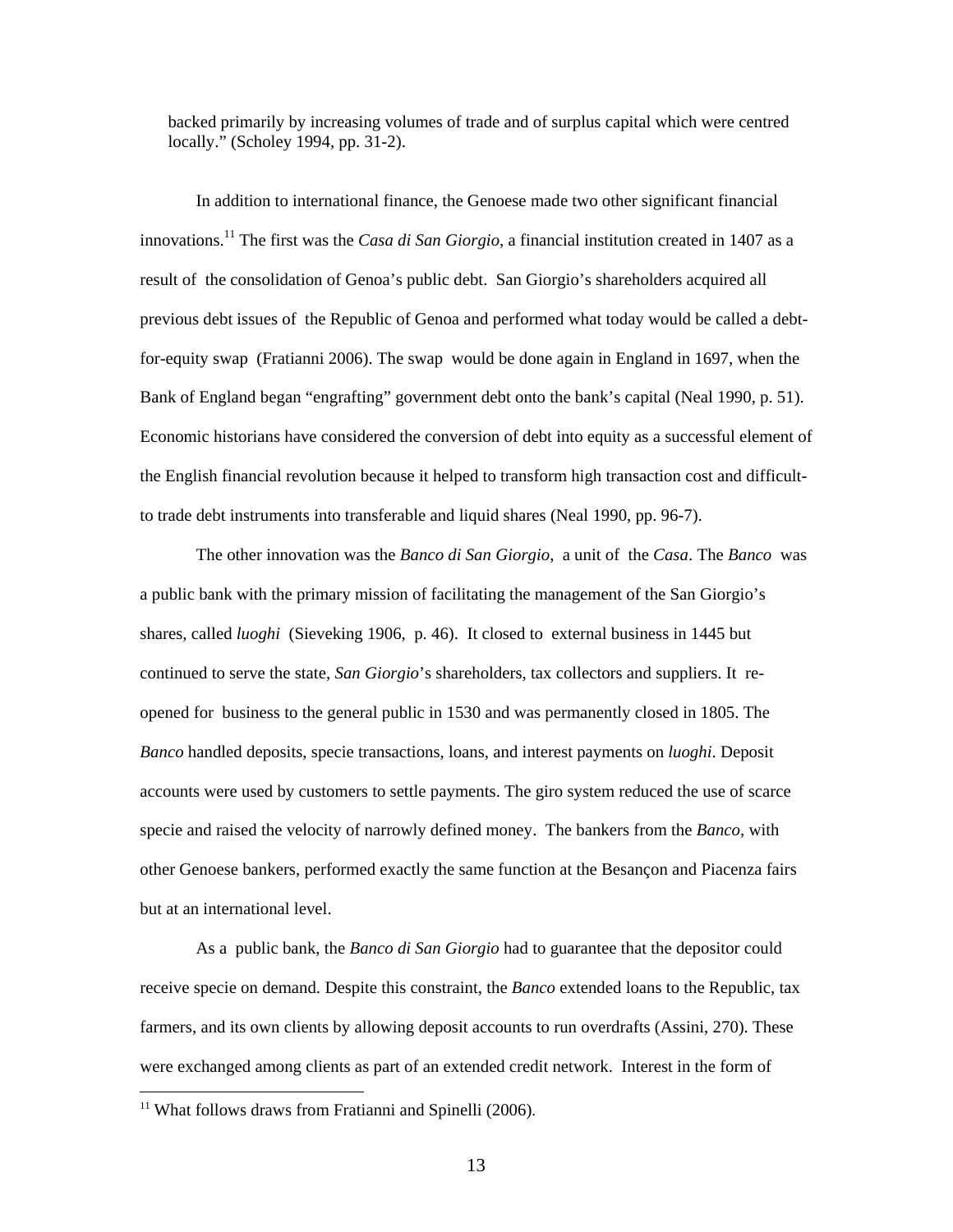dividends on San Giorgio *luoghi* were credited in the accounts of the owners four times a year but before they could be cashed (Assini 1995, p. 277). Payment delay on dividends fluctuated from nine months to a few years. The books registered the date of maturity of the dividends and owners, who had claims on future cash flow, would use the declared but unpaid dividends to extinguish a debt, settling the difference between the maturity of the dividend and the maturity of the debt through discounting. Dividends were actively exchanged at their own money of account, called *lire di paghe*. Jacques Heers (1961, pp. 159-72) gives an extensive discussion of the dividend market and the use of *lire di paghe* as bank money. In 1610, the *Banco* issued bank notes. In sum, the *Banco di San Giorgio*, just like *Banco Giro* in Venice, was the ancestor of the Bank of England.

# From Antwerp to Amsterdam

Antwerp emerges as the financial "metropolis of Western Europe" between 1493 and 1520 (Van der Wee 1963, p. 113) and its star shines for much of the  $16<sup>th</sup>$  century. The rise of Antwerp coincides with the decline of the money market in Bruges occurring between 1477 and 1482 (Van der Wee, pp.109-110). For Raymond de Roover (1948), this decline was sparked by a shift in regulatory regime in Bruges. The authorities there became hostile to banks because of the large number of failures and recurrent accusations that money-changers picked and culled coins. Money-changers "favored debasement whenever their cash reserves were running low because of a crisis in the money market" (de Roover 1948, p. 341), whereas the authorities preferred monetary stability. The climate was particularly hostile for foreign merchants who, between 1484 and 1488, were asked to either move out of town or resettle in Antwerp (Van Houtte 1966, p. 44). In addition to the unfavorable regulatory climate, Bruges suffered from deteriorating business conditions. Van der Wee mentions the profligate policy of Emperor Maximilian and large losses incurred by Italian merchant-bankers who had lent large sums to the Burgundian princes. The decline of Bruges was slow (Van de Wee, p. 140; Ehrenberg 1928, p. 233).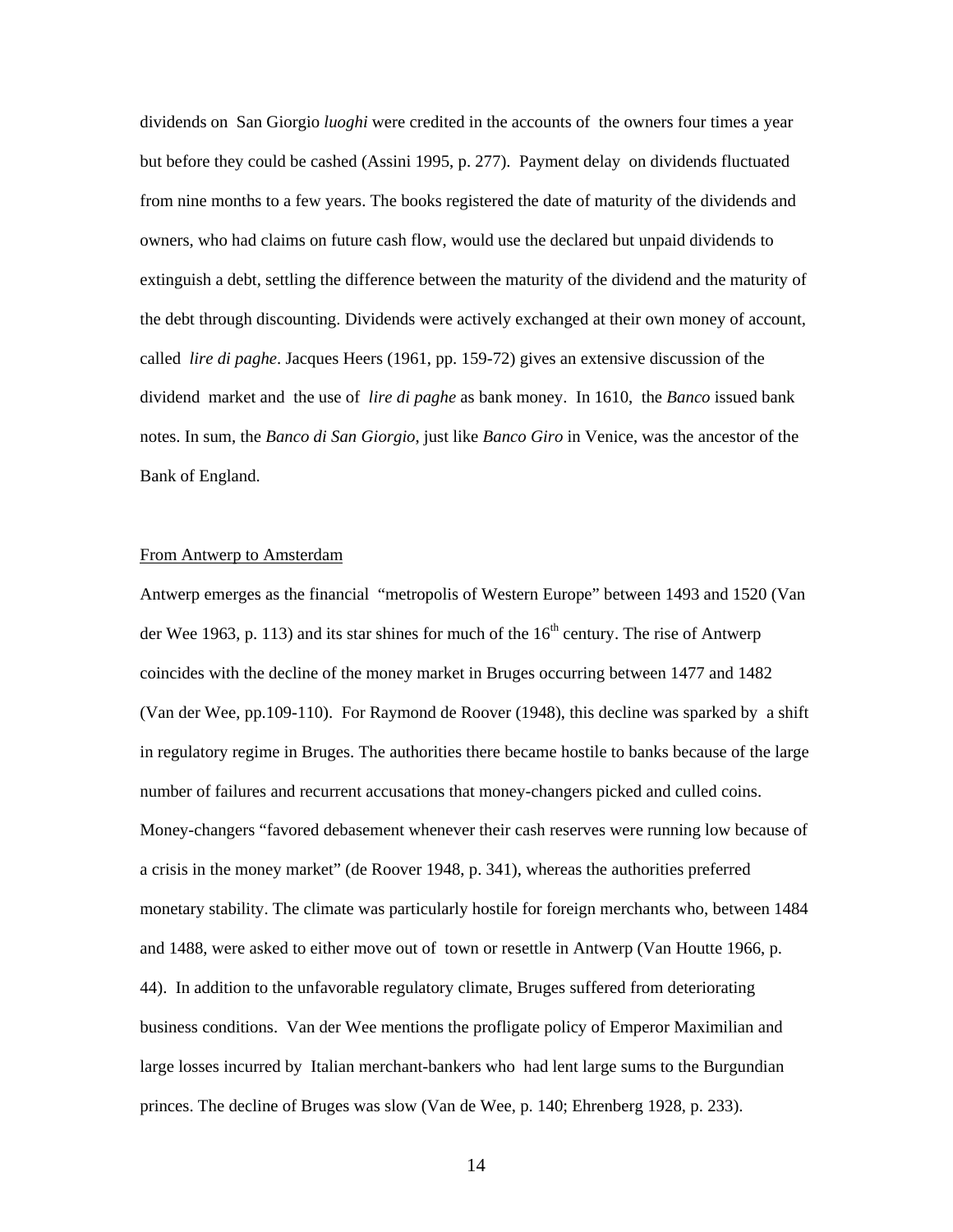Antwerp made several important innovations. The first was the exchange or *bourse*, housed in a building created for that purpose in 1531, which transformed seasonal fairs into a permanent fair (Ehrenberg, p. 238). The institution of a *bourse* was not new; it had originated in Bruges earlier but there it was more a meeting place for merchants dealing in money and bills of exchange than a real exchange. The second was a legal framework supporting trading and contract enforcement. Rules were issued to legalize the transferability of bills of exchange through endorsement and bearer clause (Gelderbloom and Jonker 2005, p. 192; van der Vee, pp. 367-8)). These rules, in turn, gave impetus to an expansion of financial instruments, in particular forward contracts. Commodities, like pepper, were traded at the *bourse* not only for spot delivery but also for future delivery. Forward contracts were particularly suitable to bills, especially the round-trip or *ricorsa* bills, which imbedded differences in interest rates. Wellinformed merchant-bankers engaged in arbitrage transactions. These would work as follows. A merchant-banker in Antwerp would draw a bill in Venice and buy Venetian ducats in Venice at the exchange rate of 50 groats per ducat. The delivery of the ducat would occur at usance (i.e., by custom), say 60 days. The merchant-banker, by writing a second bill drawn on Antwerp, would earn a profit if the ducat, 60 days hence, could fetch (ignoring transaction costs) more than 50 groats. If the first exchange rate is defined as the spot exchange rate and the second the future exchange rate, one can apply interest rate parity and readily see that when the future rate exceeds the spot rate the home currency (in this case the groat) is at a discount in relation to the foreign currency (in this case the ducat) and consequently interest rates in Antwerp must be higher than interest rates in Venice. Thus, profit from the two-way bill arises from borrowing in the lowinterest rate location and lending in the high-interest rate location.<sup>12</sup> Forward premia and discounts on exchange rates were quoted in the Antwerp *bourse*.

 $12$ <sup>12</sup> The account of Ehrenberg on pages 244-5, although incomplete is consistent with this reasoning. A much better explanation of the *ricorsa* bills is given by de Roover (1948, pp. 61-2).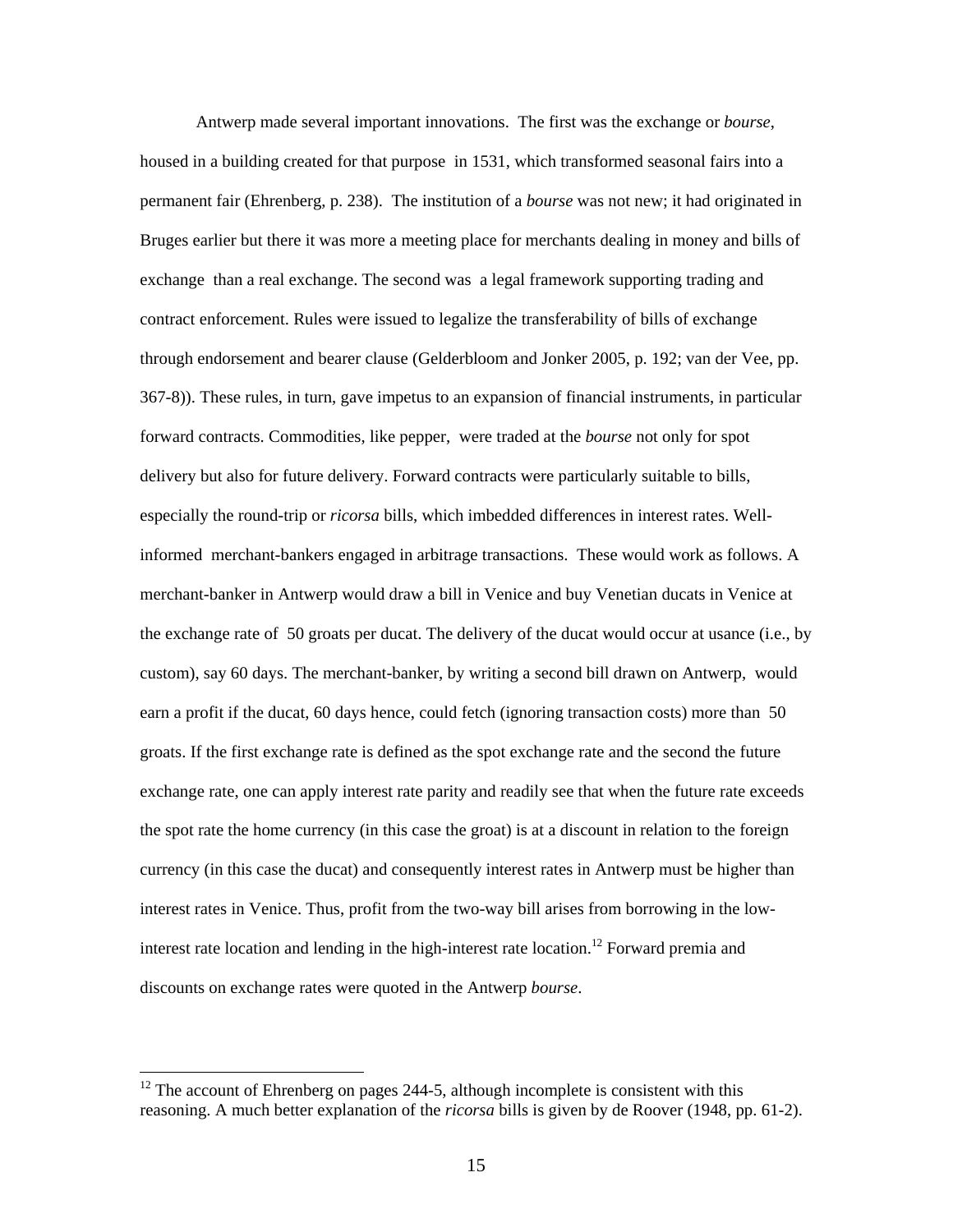Forward transactions were considered no more than waging bets and met with public disapproval and official sanctions. Ehrenberg (pp. 230-46) dedicates several pages to speculation and excesses taking place at the Antwerp *bourse*. This is not surprising given the imperfect knowledge of the time on the purposes of derivatives. There was a consensus that forward contracts were tantamount to taking chances or manipulating prices rather than managing risk. Authorities, fearing popular reactions to price increases of basic foodstuff, made repeated attempts to ban forward contracts, but to no avail (Gelderbloom and Jonker 2005, p. 193).

 The last innovation of Antwerp was the development of a short-term loan market. The demand for loans came from governments, like the Netherlands government and Dutch municipalities, and sovereigns, like the Habsburg emperors, the English Crown, and the King of Portugal (Ehrenberg, pp. 247-280); the supply from South German merchant-bankers like the Fuggers and the Welsers, as well as Genoese, Spanish and Portuguese merchant-bankers. To some extent, the history of the Antwerp Exchange is closely tied to the fortunes of these bankers, in particular the Fuggers. The latter borrowed regularly on the Antwerp *bourse* on 'deposits' to finance their lending to the Spanish Court (Ehrenberg, p. 112). The relationship between the Fugger and the Habsburg emperors resonates with the relationship that the Florentine bankers had with the English kings in the 1300s and the Papacy in the 1400s. In both instances, business transactions were profitable at first but ended up disastrously. The mistakes made by the Bardis, Peruzzis and Medicis were uncunningly repeated by the Fuggers.<sup>13</sup> For Ehrenberg, the decline of Antwerp is associated with the Habsburg bankruptcies and the implosion of the Fuggers. More likely, Antwerp declined because of the rise of Amsterdam, the center of the commercial power of Holland and Zeeland. Regardless of the reason, by the late 1580s Amsterdam became the center of the financial world.<sup>14</sup>

 $13$  The Fuggers who, having barely survived the royal bankruptcies of 1575 and 1607, were dealt a final blow with the bankruptcy of 1626 (Ehrenberg, pp. 130-32).

<sup>&</sup>lt;sup>14</sup> Van der Wee (p. 245) dates the final phase of Antwerp between 1572 and 1587; Gelderblom and Jonker (2004, p. 644) indicate that the shift from Antwerp to Amsterdam occurs after 1585,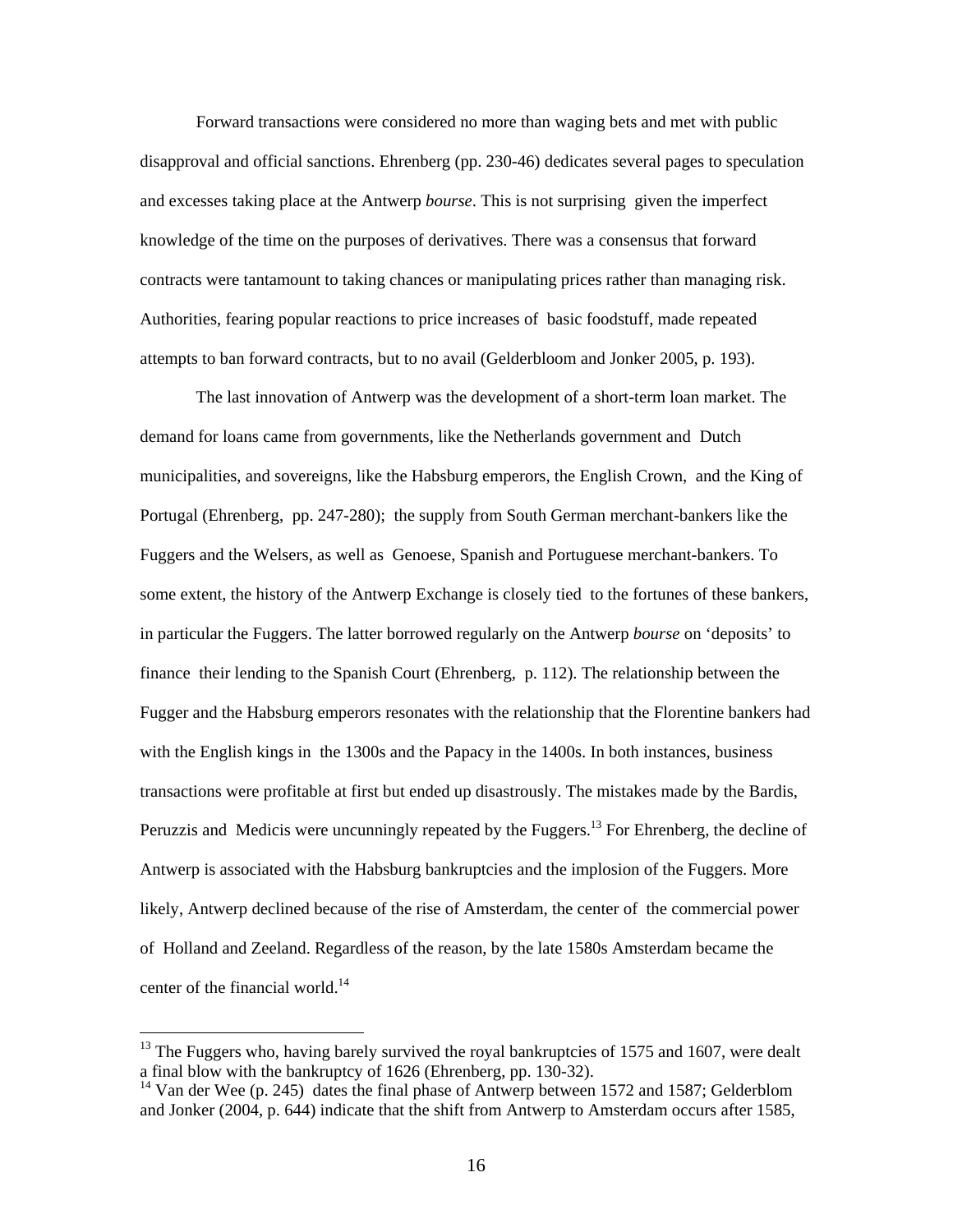In the evolutionary chain of financial centers, the Amsterdam Exchange of the  $17<sup>th</sup>$ century stands out as the launching pad of corporate finance. In Amsterdam, shareholders of the Dutch East India Company (VOC) and the Dutch West India Company could realize their returns on investment by selling their equity positions in an organized exchange instead of waiting for the liquidation of the companies. Amsterdam developed an extensive secondary market in spot transactions, options, forward contracts and even the beginning of futures. Eventually, a secondary market for debt and public debt also flourished.

The rise of the Amsterdam Exchange coincided with Dutch long-distance trade to the East (Far Eastern Asia) and West (Western Africa and Latin America) Indies. These voyages required much higher levels of capital than earlier maritime trade because the voyages took more time and the cost of protecting the envoys was higher. Gelderblom and Jonker (2004, pp. 648-9) report that fitting a ship for the Asian trade would cost 100,000 guilders and that 20 per cent of this investment, on average, would be lost due to a variety of misfortunes, including piracy; furthermore, capital would be tied for approximately 24 months. The sums involved were such to spur the organizational innovation of the joint-stock company. In 1602, the States-General of the Netherlands gave the VOC a monopoly on Asian trade. VOC consolidated all previous Dutch trade companies and became, in the words of Braudel (1992, p. 213), "an independent power, a state within a state…" This is the same phrase Machiavelli (1965, pp. 494-5) used to characterize San Giorgio in Genoa. VOC's capital was 6.4 million guilders divided in fixed proportions among six Dutch cities; it was to be returned to shareholders after ten years, but in 1609 VOC directors –who were not elected by shareholders-- made it nonrefundable.<sup>15</sup> With no say on the

the year the Spanish occupy Antwerp and the Dutch imposed a naval blockade of the Flemissh coast.

<sup>&</sup>lt;sup>15</sup> Amsterdam had the largest share of the capital (50 per cent) and the highest representation in the board (eight directors); Rotterdam followed with 25 per cent of the capital and four directors; Delft, Enkhuizen, Hoorn and Middelburg had 6.25 per cent of the capital and one director each. A seventeeth director was added, on a rotating basis, from one of the five smaller cities to prevent Amsterdam from having veto power on decisions; read Neal (2005, p. 167).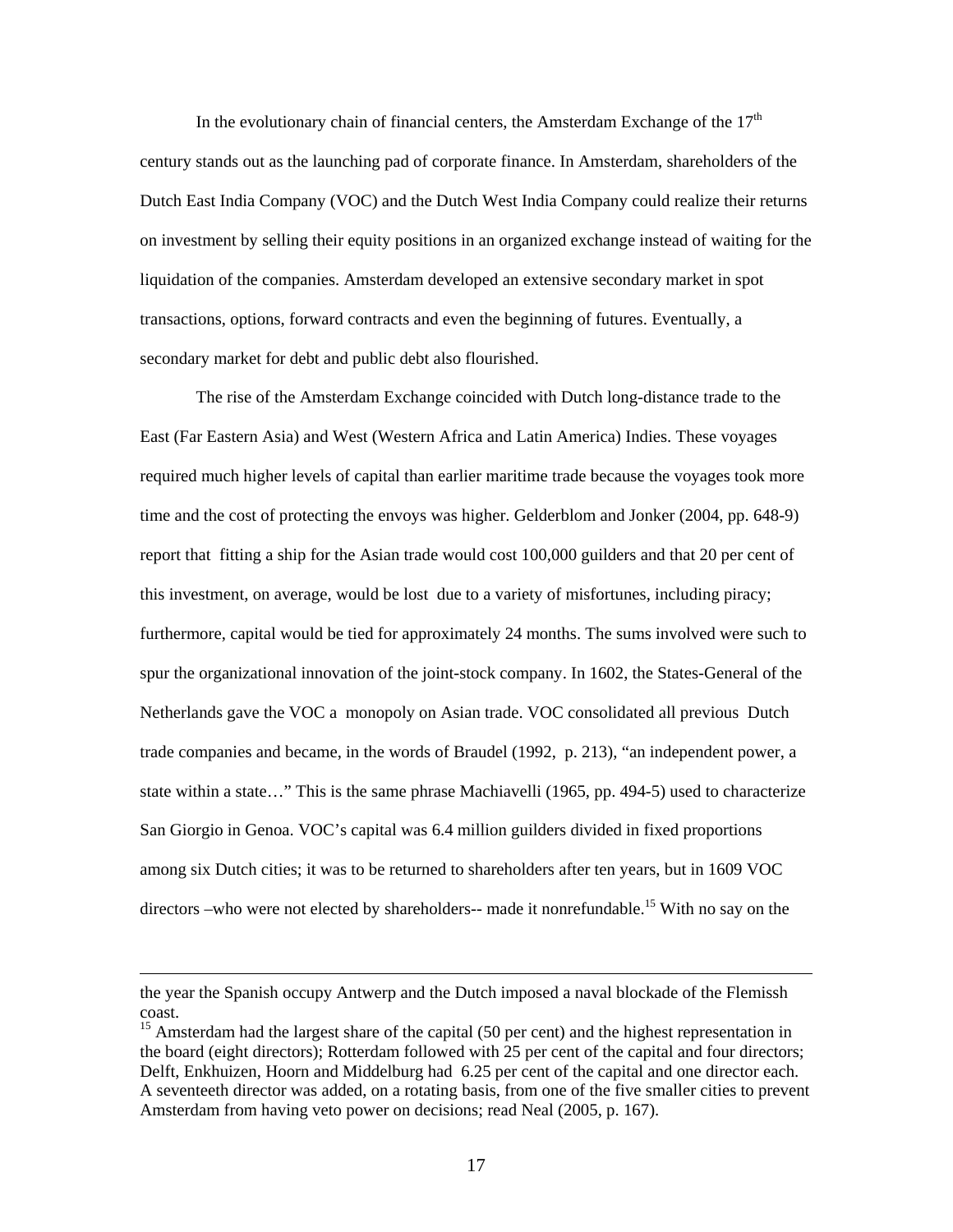management of the company and with capital being non-refundable, only a secondary market could provide liquidity in VOC shares and a timely return on investment.

VOC did not pay dividends until 1610, much to the disappointment of shareholders. In that year a large shareholder by the name of Isaac Le Maire carried out, through forward sales of VOC shares, the first bear squeeze on record. He failed but in the process got his message across to the directors who, after that incident, declared dividends fairly regularly and with high payouts.<sup>16</sup> Gelderblom and Jonker (2004, Table 1) document that there was an active secondary market in VOC shares from the very beginning. By the end of 1607, approximately one-third of the Amsterdam chamber's capital had changed hands. The liquidity of VOC shares made them very suitable (by far superior to annuities) as collateral for loans in the money market. Credit risk for these loans dropped and money market interest rates declined (Gelderblom and Jonker 2004, Appendix Table 1).

A full panoply of instruments enriched the Amsterdam Bourse; these instruments came to life partly as a result of delays in transferring shares on the company's books and partly because of the high price of VOC shares.<sup>17</sup> Forward transactions, with settlements every three months, were the preferred vehicle for buying and selling shares. Some forward transactions were standardized and sold to third parties in the fashion of modern futures. VOC shareholders could also use call and put options.<sup>18</sup> These derivatives, as we have already mentioned earlier, met with public disapproval and official sanctions, but, in practice, were tolerated. All of this has come to us courtesy of José Pensa de la Vega (1688), an erudite Amsterdam broker and a Sephardic Portuguese Jew, who wrote the first treatise on a stock market by titling it satirically *Confusión de confusiones*. de la Vega, who was addressing the Spanish-speaking Sephardic community so influential in the Bourse (Israel 1990), provides, not only a primer of various transactions, but

<sup>&</sup>lt;sup>16</sup> Dividends averaged 16.5 per cent of stock par value for the first half of the  $17<sup>th</sup>$  century (Neal 2005, p. 171).

 $17$  Initial price of shares was 3,000 guilders.

 $18$  The archival material on options and futures is rather thin; see Gelderblom and Jonker (2005, pp. 199-200).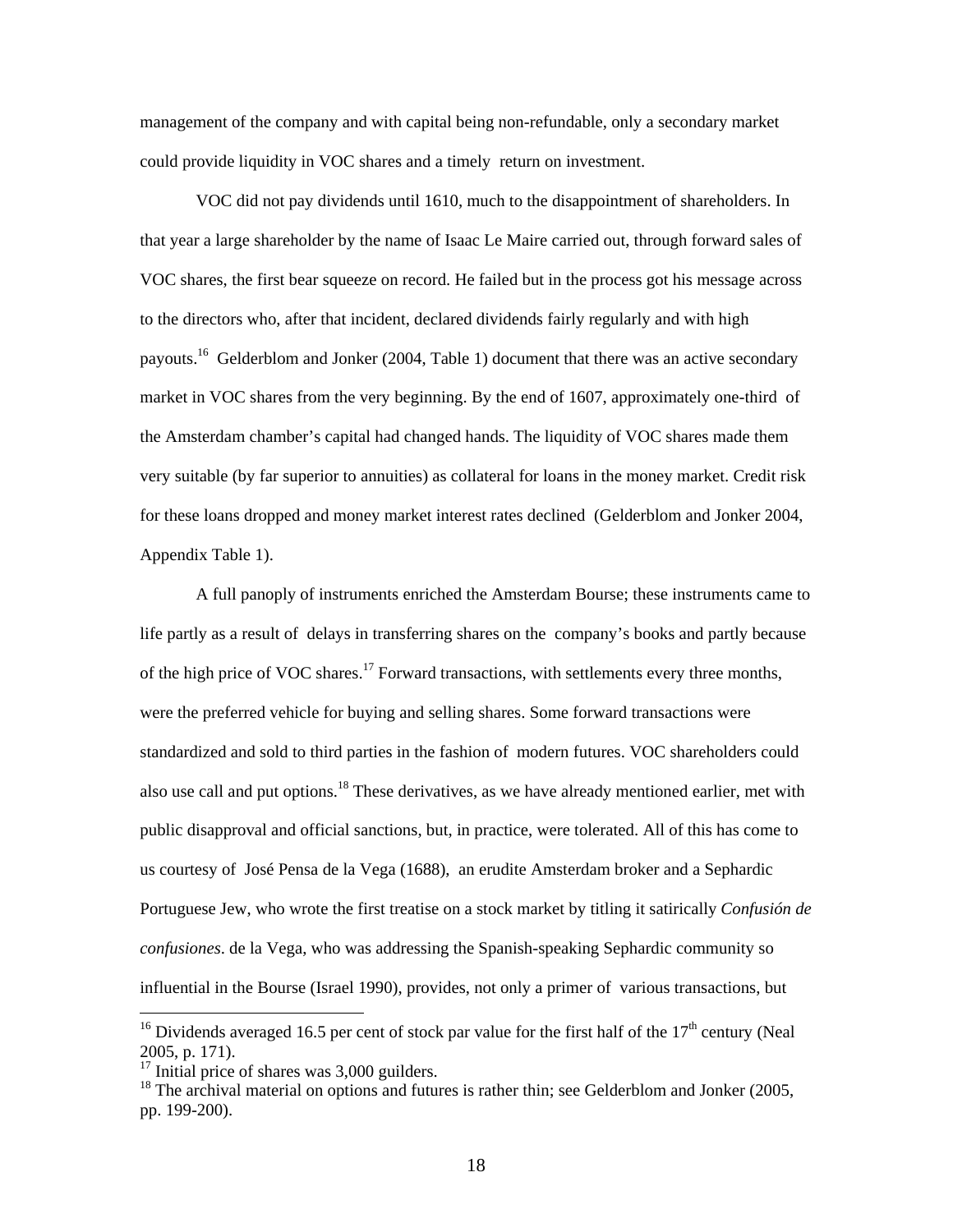also a first on behavioral finance, including profiles and underlying psychology of different types of investors. More importantly, de la Vega's account is evidence that the success of the illegal (but tolerated) derivative contracts depended, not on government regulations and the enforcement of the courts, but on the reputation of brokers and market participants (Stringham 2003).

The Amsterdam Exchange was much more than the trading building; it included also the grain exchange, the Chamber of Insurance, the adjacent coffee and tea houses where brokers congregated, and the *Wisselbank* (Israel 1990, p. 412). As I have already mentioned, the latter was patterned after the Venetian *Banco di Rialto*. The *Wisselbank* had a monopoly on money changing, bills of exchange valued in excess of 600 guilders, and bullion transactions. Merchants were to bring all foreign coins to the bank and received credit in deposit accounts denominated in bank guilders. The *Wisselbank* was at the center of the Dutch payment mechanism. In the absence of bank fees, money settlements through the *giro* system–that is, by debiting and crediting deposit accounts with the bank—were cheaper and faster than settlements using coins. Bank fees on coins deposited in a bank account raised the premium on deposits and lowered the incentive to settle payments with deposits. A rise in uncertainty, caused for example by wars, raised the premium on specie and raised the incentive to settle payments with deposit transfers. The movements of the agio were self correcting and

"… the Dutch were able to reap the advantages of a fixed exchange rate for their international trade and finance, encouraging their own merchants as well as foreign merchants to use their financing facilities for long-distance trade and long-term finance. At the same time, they were able to maintain the shock absorber benefits of a flexible exchange rate for their domestic economic activity" (Neal 2000, 122).

 In sum, Amsterdam became a leading financial center through its secondary market in equities. In the words of Gelderblom and Jonker (2004, p. 666), "…the course of events in Holland after 1600 runs counter to common opinion about the importance of a publicly traded government debt as the origin of secondary markets." Yet, for a careful scholar like Larry Neal the Dutch, despite the remarkable innovations and efficiency of their payment mechanism, failed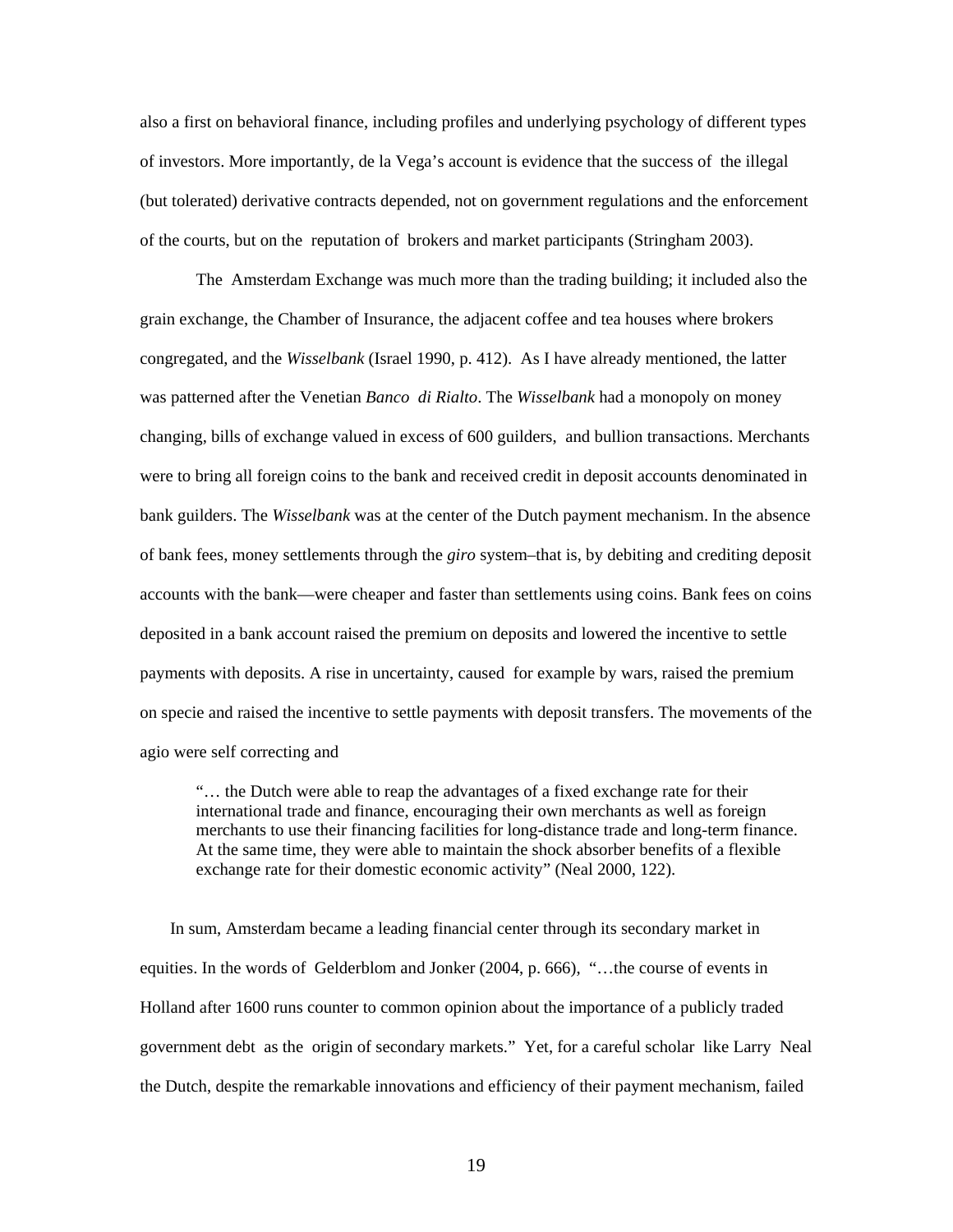to achieve the success of the English financial revolution. The reason is that the provincial structure of the United Provinces was an obstacle to the creation of "a truly national debt backed by a national taxing authority" (Neal 2000, p. 123). This conclusion is even more remarkable if one recalls that the Dutch exported their financial techniques, human and non-human capital to London when William of Orange, the Stadholder of the United Provinces, became king of England in 1688.

#### The Anglo-American centers

While there are several important financial centers today, two stand out, London and New York, and both share a common culture and language. Government finance, we recall, was the engine of the English financial revolution and the ascendancy of London as a financial center. The problem was how could government raise large amounts of funds to pay for an increasingly activist commercial and foreign policy in direct competition with France first and the Dutch later. The solution was found in a strong commitment mechanism to honor debt and reduce credit risk; financial instruments that were appealing to investors in terms of yields, maturity, transferability and liquidity; and either financial institutions or financial markets which would make these characteristics happen. Economic historians are in agreement that the English implemented what the Dutch had done. This is true, except that the evolutionary chain of finance is longer than that: the Genoese of the  $15<sup>th</sup>$  century had faced a similar problem and came up with a solution somewhat similar to the English solution. The Genoese entrusted their commitment mechanism to San Giorgio. San Giorgio was structured and governed to ensure that the Republic would honor its debts (Fratianni 2006). The latter were funded by alienated taxes, collected and administered by San Giorgio itself. San Giorgio was created with a debt-for-equity swap, or what the English called much later engraftment; its shares had low credit risk and were transferable. In England, the commitment mechanism resided with the Parliament that had superseded the divine rights of the monarch (North and Weingast 1989, p. 824). Government debt was placed with joint-stock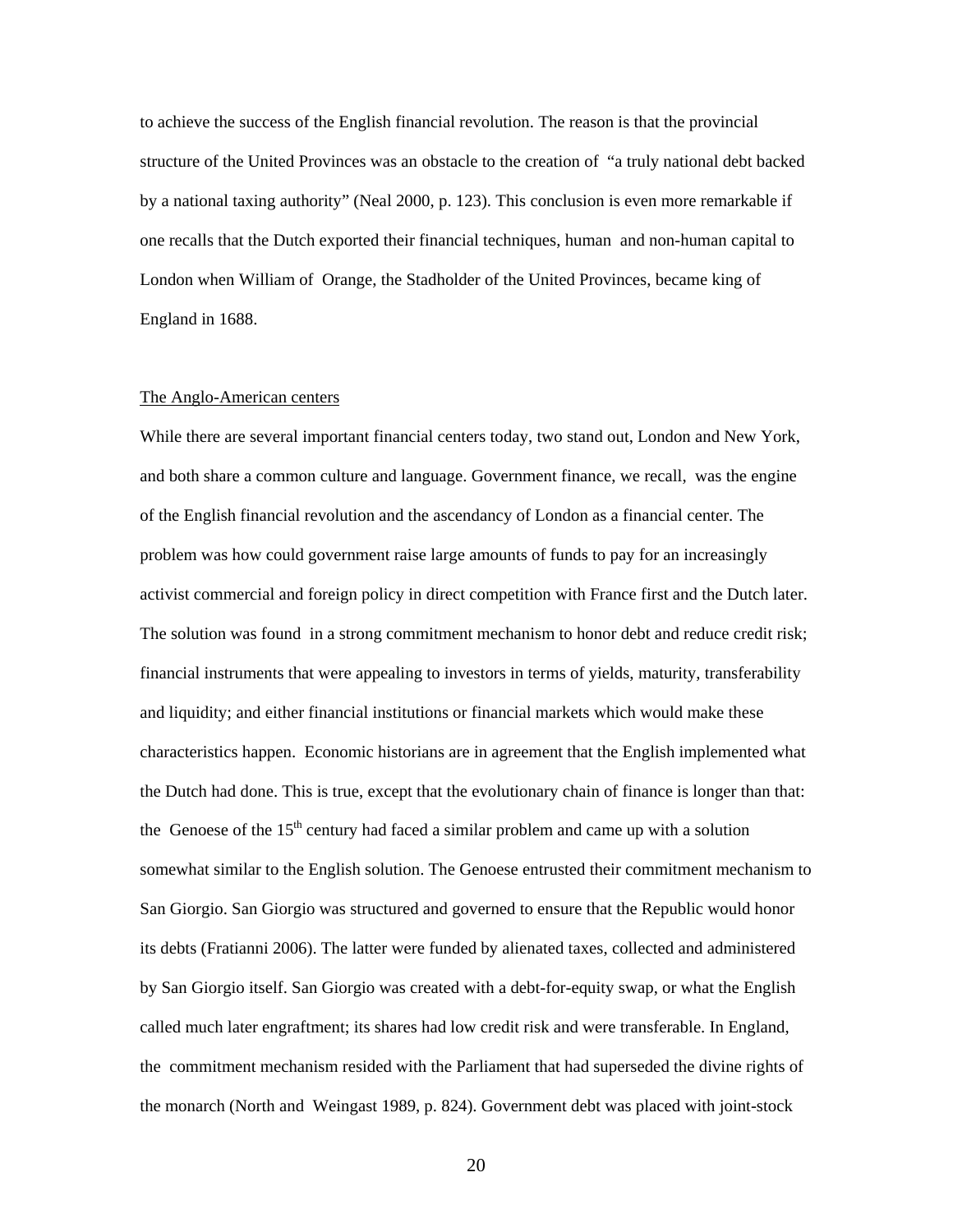companies such as the Bank of England, the Million Bank, the East India Company and most of all with the South Sea Company (Neal 1990, p. 51).

 The Bank of England was created in 1694 with a capital subscription of 1.2 million pounds to finance a loan to government of an equal amount at an 8 per cent rate of interest. The Bank was restrained from lending to the Crown unless explicitly authorized by Parliament (North and Weingast, 821). This authorization acted as an effective constraint imposed by creditors on debtor and thus lowered default risk. Just like San Giorgio, the Bank of England was in a position to represent and coordinate with ease all creditors. The lower coordination costs, in turn, implied a larger punishment on the defaulting debtor, and hence a lower credit risk of government (Wells and Wills 2000, 422).

The South Sea Company came into existence in 1711 with a very large (over 9 million pounds) purchase of short-term government debt and the assignment of monopoly rights to trade in South America (Dickson 1967, Table 5). Then, in 1720, a law was passed whereby all of the national debt –except that held by the Bank of England and the East India Company—would be sold to the South Sea Company; in other words, a complete takeover of English public borrowing. This takeover had been inspired by John Law's takeover of French debt in 1719 through his Mississippi Company (Murphy 1997, ch. 14). The sound economic principle underlying debt conversion was the gain associated in transforming high transaction cost and difficult-to-trade debt instruments into transferable and liquid shares (Neal 1990, pp. 96-7). But the management of the South Sea Company were keen in driving up share prices through margin sales, exaggerated reporting of future profits, promises to pay unrealistic dividends, and political influence that led to the curtailment of corporations competing with the South Sea Company for investment funds.19

 $19$  The restrictions were defined by the Bubble Act of June 1720 (Dickson, p. 148). On management running up share prices of the South Sea Company, see Dickson (pp. 141-45) and Neal (1990, p. 109).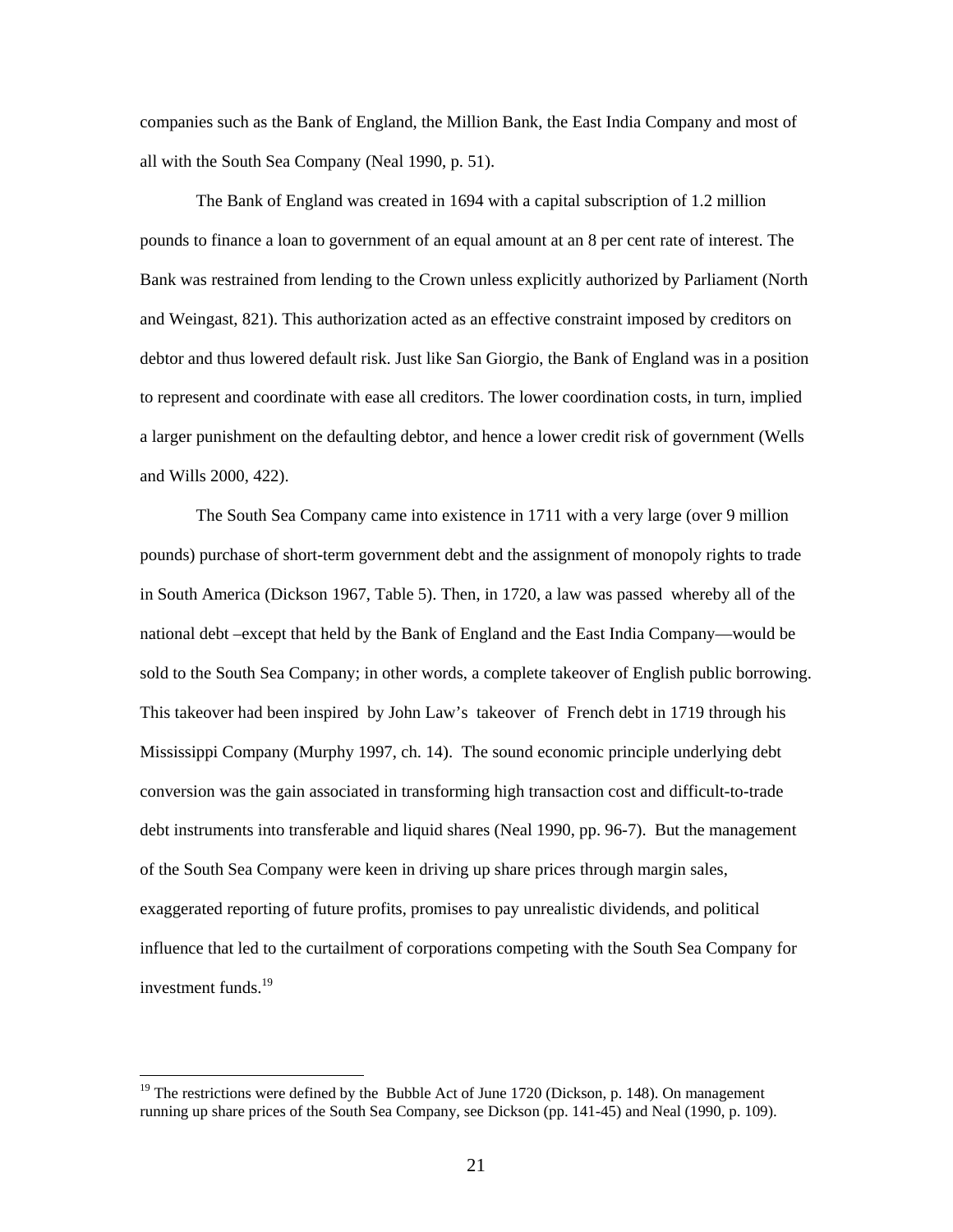South Sea Company share prices collapsed in August of 1720 as investors rushed for liquidity. It was a severe crisis and its effects reverberated throughout Europe. In October of the same year, John Law's system collapsed. Banque Royale, the bank that Law had set up to convert paper money into bank notes and to give 'elasticity' to French money supply, engineered an unsustainable inflation and a bubble in Mississippi Company share prices.<sup>20</sup>

The eclipse of the South Sea Company in England and the failure of John Law's system in France had momentous repercussions on the respective financial systems. In England, it worked as "the 'big bang' for financial capitalism," to use Neal's (2000, p. 128) description. It strengthened the role of the Bank of England which absorbed, through engraftment, the South Sea Company and launched, in 1726, its first irredeemable perpetual Three Per Cents Annuities in  $1726<sup>21</sup>$  England came out of the crisis with a well-delineated financial system. For Larry Neal (2000, p. 128):

"The basic outlines of the Anglo-American structure of finance were set by 1723 --complementary sets of private and commercial and merchants banks, with all enjoying continuous access to an active, liquid secondary market for financial assets, especially for government debt."

 In France, instead, the crisis did not elicit any policy response. It was left to fester mistrust in the monetary and financial system. The result was a rejection of markets and a delayed financial deepening (Baskin and Miranti 1997, pp. 113-115).

 London's ascendancy matured for much of the 1700s and was fully completed by the end of the century, after the English defeated the Dutch in the Baltic naval war (Cassis 2006, p. 19). London stood out for the depth and breath of its financial services. Its preeminence in the international acceptance market was such to have earned the attribution of "the clearing house of

<sup>&</sup>lt;sup>20</sup> See Neal (1990, Table 4.1 and Figure 4.4) for the data on the explosion of bank notes issued by Banque Royale and on the Mississippi bubble.

<sup>&</sup>lt;sup>21</sup> Further boost to the power of the Bank had come in 1707, when the Parliament gave the Bank the monopoly on joint-stock banking in England and made its notes legal tender; and in1715, when the Bank began managing the national debt, thus re-enforcing its role as the fiscal agent of the state.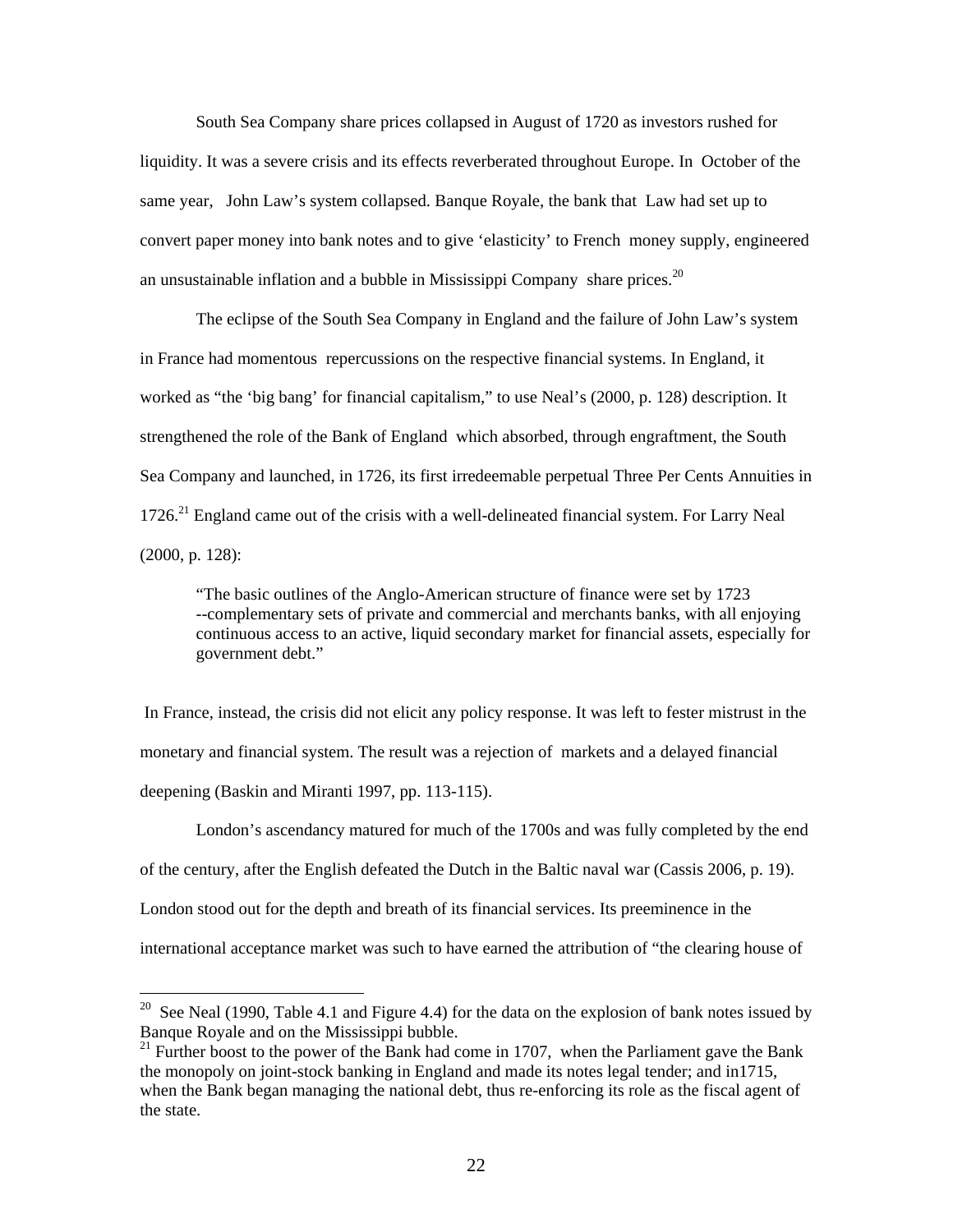the world;" and bills of exchange denominated in pound sterlings were considered an "international currency" (Baster 1937, p. 294).<sup>22</sup> Merchant-banks made the acceptance a marketable security. Exporters, not only would be guaranteed payment, but could obtain its present value immediately. Importers, on the other hand, could disburse funds after having received delivery of the goods. London merchant banks were also preeminent in sovereign lending, a service that had begun in Amsterdam (Riley 1980, chs. 5-7) and had moved to London with the assistance of Dutch merchant-banks.<sup>23</sup> The House of Rothschild epitomized the importance and the power of merchant banks in financing foreign governments. They were the modern Bardis, Peruzzis, Medicis, and Fuggers, but without the excesses that come by being too close to debtors. The major innovation of the Rothcschilds was to create a true international bond market for sovereign loans. It started in 1818 with a loan to Prussia denominated in sterling, with interest payable in London, and other British features (Ferguson 1998, pp. 124-5); in other words, what today we would call a Eurobond. As a result, British investors did not bear a currency risk and could evaluate the difference between the Prussian loan and British government bonds in terms of differences in credit risk. The loan was also placed in Amsterdam, Berlin, Frankfurt, Hamburg and Vienna, making it a global loan.

 The merchant bankers were one among the pillars of the London financial center. A large army of deposit bankers, discount bankers, central bankers, insurers, jobbers, stockbrokers, investment trust specialists, chartered accountants, and lawyers provided a dense concentration of highly specialized human capital that fed the growing and innovative markets for securities, gold, commodities, ship chartering, and insurance. The result was a distinctive and well-oiled machinery, with each piece fitting into a complex puzzle:

 $22$  With an acceptance a party, typically a merchant banker, guarantees the payment of the bill should the drawer defualt. Bills of exchange, we recall, were early medieval instruments used to finance international trade.

<sup>&</sup>lt;sup>23</sup> Baring Brothers of London learned the business of foreign lending through its association with Hope & Co. of Amsterdam; see Cassis (2006, p. 20).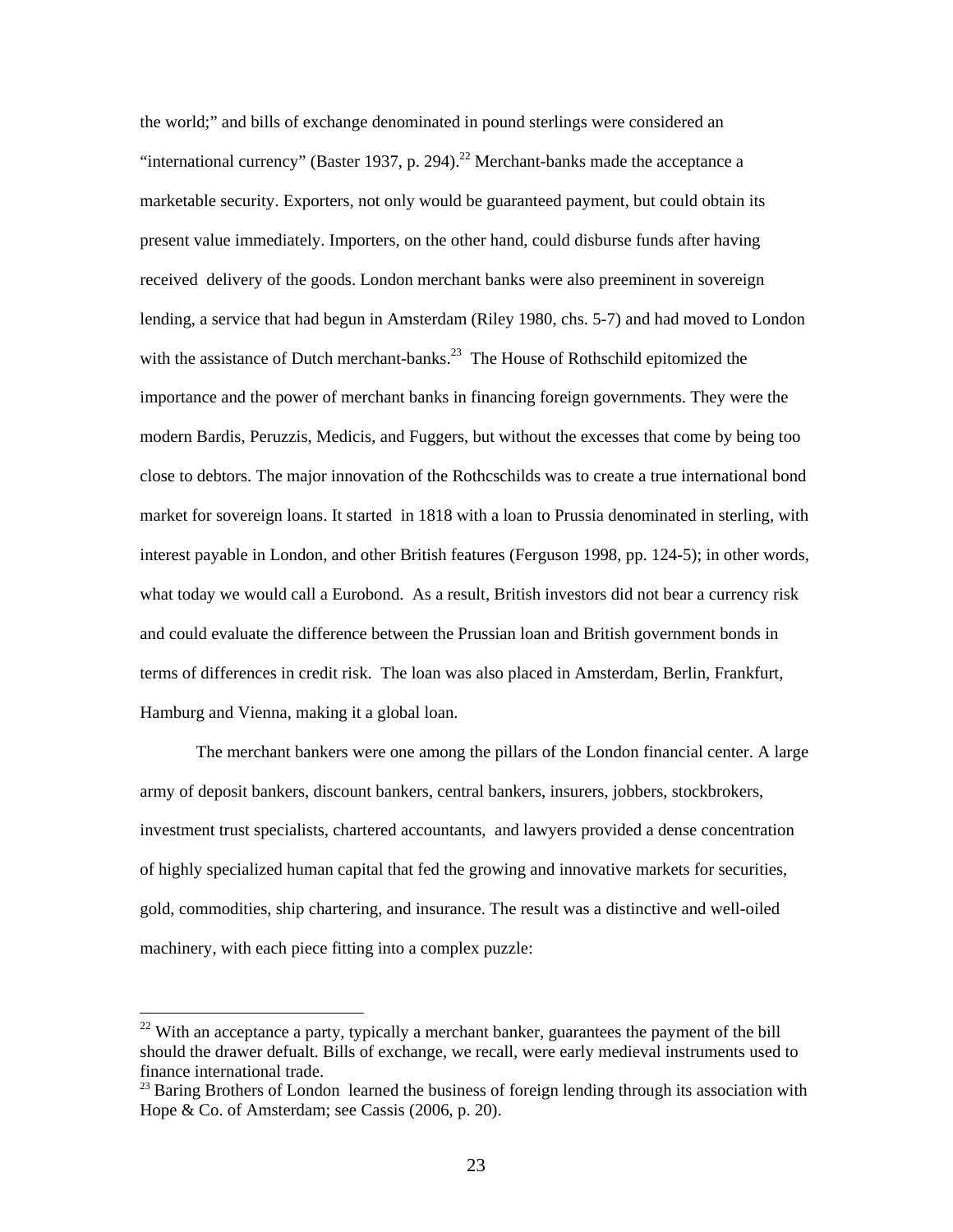"…[M]erchant banks…accepted…the bills of exchange, generally for three months, that constituted the main instrument for financing international trade…Well before they reached their maturity dates, they were discounted, also by specialised banking houses – the discount houses—which then resold them to various British or foreign banks…[T]he clearing banks provided cash, in the form of day-to-day loans, to discount houses that discounted the bills of exchange accepted by the merchant banks…[T]he beneficiaries of these bills of exchange—wholesale dealers, merchants and industrialists—replaced the liquid assets that they had obtained through discounting them in the deposit banks. It was the deposit banks that made the whole wheel of international trade financing turn. The Bank of England had pride of place at the top of the edifice, guaranteeing the country's gold reserves, essential to the smooth running of the system… [M]erchant banks also specialised in issuing loans on behalf of foreign companies and governments…These securities were then traded on the London Stock Exchange…This huge market too was sustained by money at call supplied to stockbrokers by the deposit banks…" (Cassis 2006, pp. 84-85).

 The London Stock Exchange had no challengers at home. According to Lance Davis and Larry Neal (1998), this resulted from the separation of ownership of the Exchange from its operation. Owners wanted to maximize fees from membership and minimize the risk of inducing the emergence of competing exchanges, whereas Member of the Exchange wanted to maximize volume of transactions upon which commissions were charged. The outcome was a very competitive environment with a rapidly increasing number of traders that made it difficult to make collusive agreements. In contrast, the owners of the New York Stock Exchange (NYSE) limited the number of traders and colluded to have minimum commissions. Consequently, the NYSE faced national competition, even within the perimeter of the city.

 London was at the center of global finance during the heyday of the gold standard (1880- 1914). Foreign issues exceeded domestic issues; in fact, as much as one-third of world negotiable securities were trade there at the start of World War I (Davis and Neal, p. 40). The strong foreign orientation has remained a London characteristic to these days.

 The United States went through a financial revolution a century after the British. Unlike the British Parliament, the U.S. Congress did not share power with a king and could legitimately raise taxes for servicing the Federal debt. This was done in 1789-90 by pledging customs duties and excise taxes to pay interest on debt in hard money, the U.S. dollar linked to gold and silver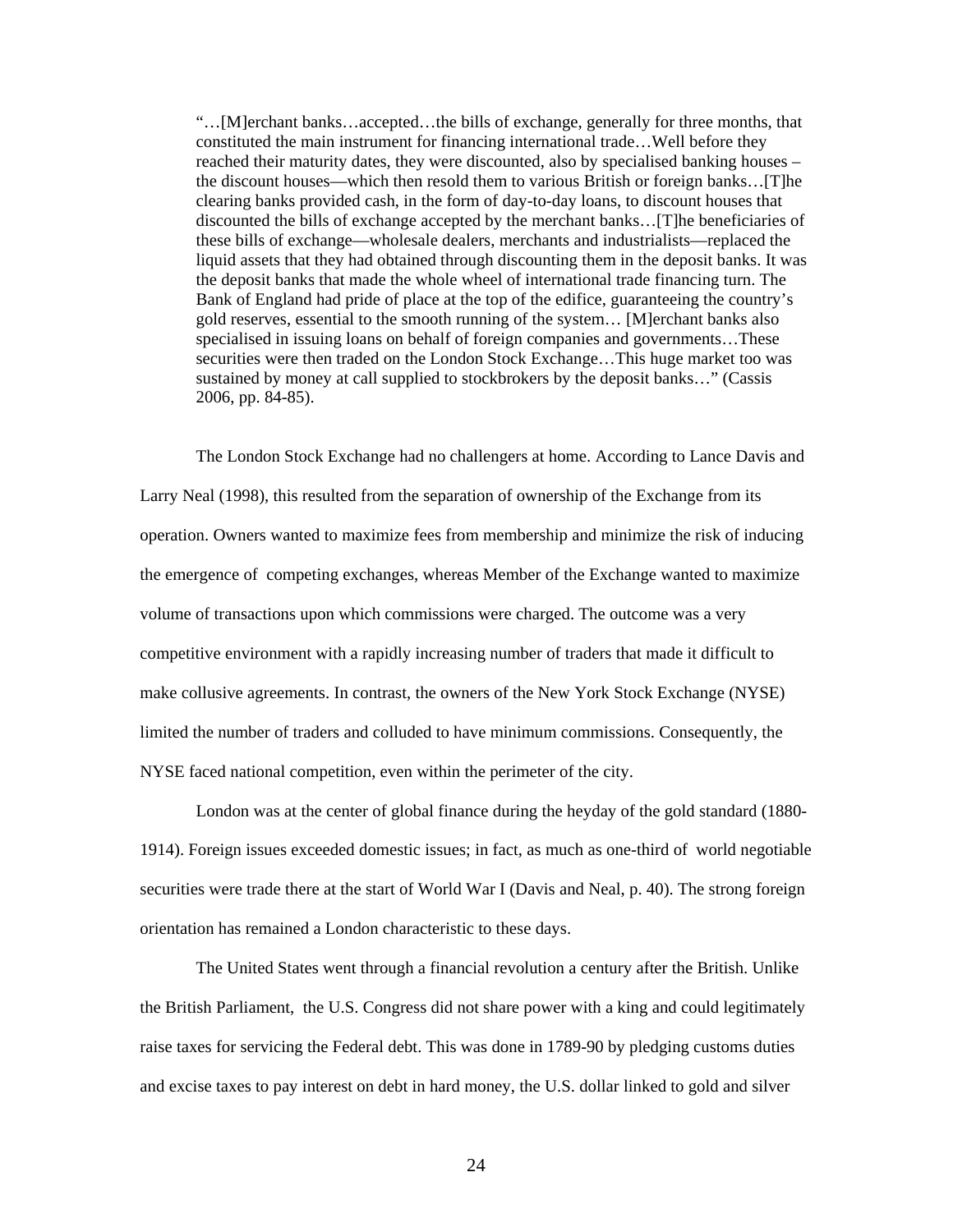(Sylla 1998, p. 86). Alexander Hamilton and the Federalists saw in the national debt an instrument of consolidating the Union. With funded debt came a public bank, the First Bank of the United States, established in 1791. The Fist Bank was patterned after the Bank of England, except that its notes, unlike those of the Bank of England, were subject to a 100 per cent specie requirement (Cowen 2000, p. 12). Like the Bank of England, the First Bank was more a national bank than a central bank. It lent to the Federal government, paid interests on government securities held in Europe (mainly in Amsterdam and London), held government deposits, and transferred these deposits and its own notes throughout the country (Cowen, pp. 139-40).

 There was strong opposition to the First Bank. Thomas Jefferson, Hamilton's nemesis, had a vision of a decentralized agrarian republic. He disliked paper money because prone to losses of purchasing power and the banks that issued it. If banks were "dangerous," a monopoly bank he thought was outright "evil."<sup>24</sup> The conflict between the Hamiltonian vision and the Jeffersonian vision of money and banking was rooted in different visions of the role of government. This conflict was ultimately responsible for the short life of the First Bank of the United States (1791-1815) and of the Second Bank of the United States (1816-1836), the fragmented nature of the U.S. banking system, and the tension between decentralization and centralization built into the Federal Reserve Act of 1913.

In the first round of the struggle, Hamilton won the day and his plan of a funded national debt and of the First Bank launched the financial transformation of the United States. Active secondary markets quickly developed in New York, not only on government debt, but on bank and insurance stocks.<sup>25</sup> In Spring of 1792, Wall Street suffered its first crush. According to Ned Downing (2005, pp. 283-40), "[t]he roots of the panic of 1792 lay in the lack of an enforceable mechanism to settle the financial obligations undertaken by the auctioneers." Hamilton proposed

 $24$  For Jefferson's quotations on money and banking, see

http://etext.virginia.edu/jefferson/quotations/jeff1325.htm<br><sup>25</sup> Sylla (2005, p. 306) shows the price histories from 1790 to 1820 of three Federal government securities, the Bank of the United States, the Bank of New York, the Manhattan Company, and the New York Insurance Company.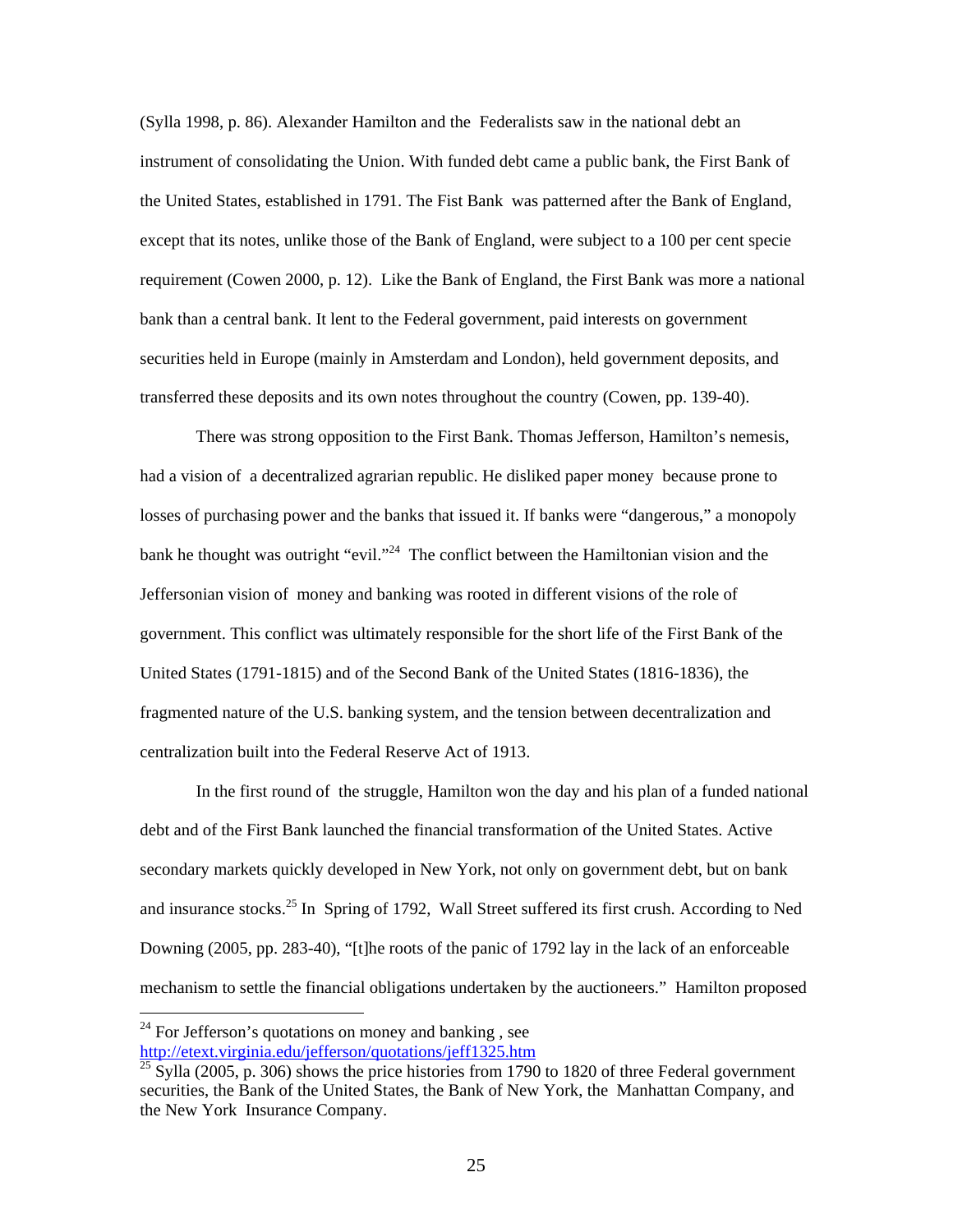a solution based on the credit transfer model of the Amsterdam *Wisselbank*, a solution that gave rise to the beginning of the NYSE.26 The *Wisselbank* is also the ancestor of the Depositary Trust and Clearing Corporation set up in 1960s to provide custody and daily securities settlement (Downing, pp. 283-84).

The importance of the New York financial center grew despite competition from rival cities and a hostile legislation that reflected the Jeffersonian tradition against big business, big banks and concentration in general. As it has been already mentioned, the demise of the First and Second Bank of the United States was part of this tradition. The revised National Bank Act of 1964 assigned to New York central reserve city status, meaning that national banks in reserve cities could satisfy part of their reserve requirement by holding deposits with New York banks, a recognition of the fact that New York was the money market center of the country. However, Chicago and St. Louis, in 1887, managed to be added to the list of central reserve cities, thus reestablishing a multi-polar system. The Federal Reserve Act of 1913 was another example of the conflict between the forces of centralization and decentralization. The Act was a compromise between the advocates of a single central bank, patterned after the Bank of England, and their opponents (Meltzer 2003, pp. 68-73). The outcome was a regionalization of central banking that created a tension between the center (the Board of Governors) and the periphery (the twelve reserve districts). The special role of New York, the money and financial center of the country, was not officially recognized until 1942 when the president of the Federal Reserve Bank of New York became a permanent member of the Federal Open Market Committee (Meltzer, p. 559).

In the first approximation, the New York capital market was not that different from London's, except in foreign trade financing where it was far behind at the start of the  $20<sup>th</sup>$  century; part of the reason was due to the legal impediment, until 1914, for national banks to accept bills

 $26$  There is some controversy about the effective start of the NYSE. For some, including Downing (p. 284), the Exchange began with the Buttonwood Agrement of 1792 signed by 24 New York merchants, securities dealers, brokers and auctioneers. For others, NYSE starts with the formal charter of 1817; on this, see Sylla (2005, pp. 307-309).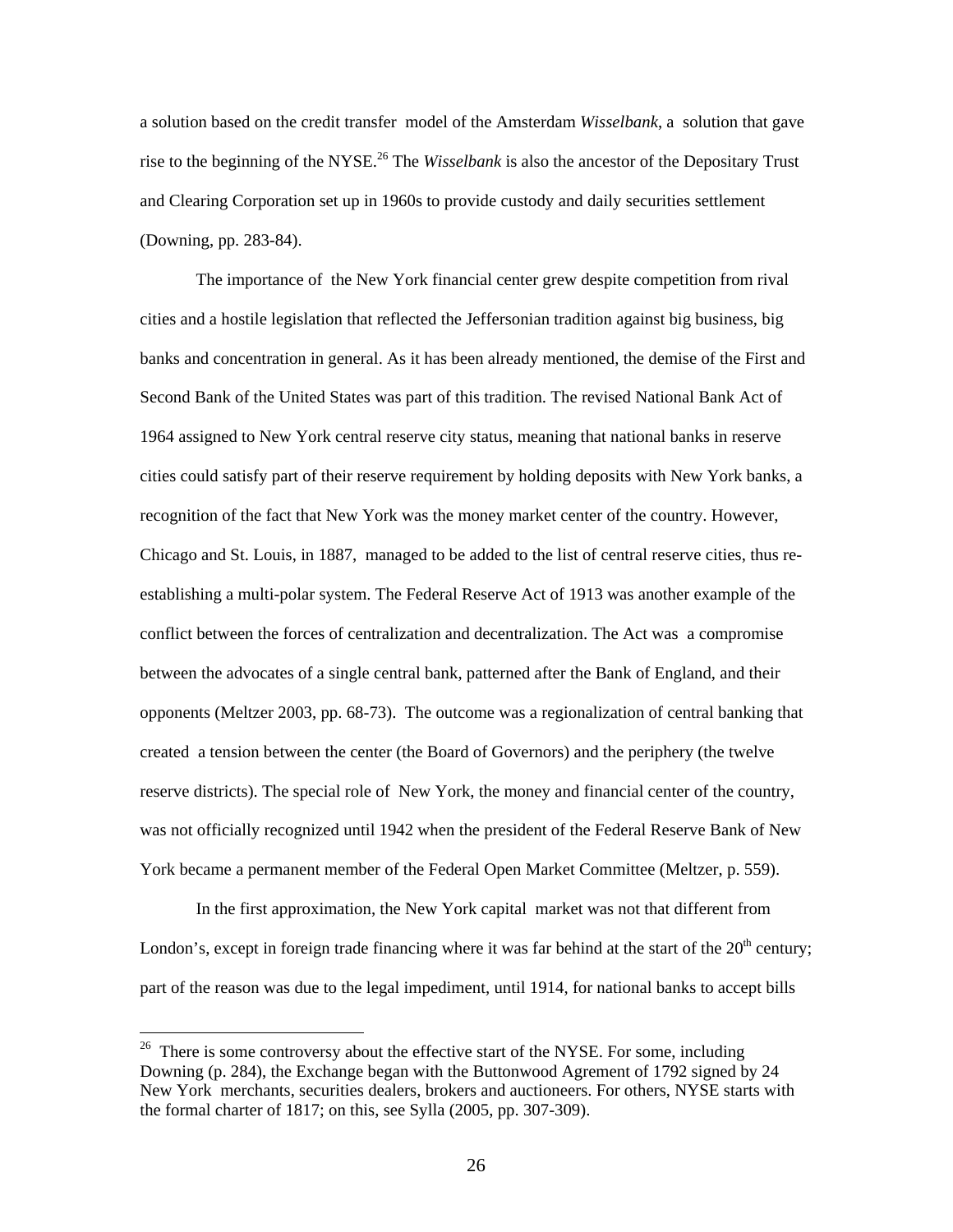of exchange (Cassis, p. 122). Then, matters evolved and New York began to rival London. The Bretton Woods system and the key-currency status of the dollar propelled New York to the top of the pyramid of the international money and financial centers. Virtually all foreign central banks kept dollar deposits and their stock of gold (in custody) with the Federal Reserve Bank of New York. New York also became a center of foreign exchange dealings.

The NYSE benefited from the big wave of "managerial capitalism" that characterized  $20<sup>th</sup>$  century America (Baskin and Miranti, ch. 5). It specialized in large-capitalization stocks and set restrictive listing admission standards aimed at winning the public's general trust in equity investment.<sup>27</sup> This specialization has remained to these days. The NYSE has the largest capitalization of all exchanges in the world. At the end of June of 2007, its equity capitalization was \$16.6 trillion. Tokyo, Euronext, NASDAQ and London –following in the ranking—had capitalization ranging from \$4 trillion for London to \$4.7 trillion for Tokyo.<sup>28</sup> The difference is mostly due to the average listing capitalization. For example, whereas the NYSE and the London Stock Exchange have approximately the same number of listed companies (3,104 for NYSE and 3,273 for London, again as of the end of June 2007), average capitalization favors NYSE by a ratio of about four.

There is a consensus that London and New York are the top international financial centers. They have been throughout the  $20<sup>th</sup>$  century.<sup>29</sup> London has continued to prosper despite the end of Empire, the collapse of the international gold standard, the decline of sterling as a keycurrency, the rise of the political and economic power of the United States after World War II, the creation of the euro and the placement of the European Central Bank in Frankfurt. It has been

 $^{27}$  Cassis (p. 120) mentions that the restrctive standards, coupled with fixed commissions, generated rents to the Exchange's owners. They also encouraged the rise of rival exchanges. 28 The data are from the World Federation of Exchanges, *Focus*, July 2007; see  $\frac{http://www.world-exchanges.org}{^{29}}$  Howard Curtis Reed (1981) ranks international financial centers for much of the 20<sup>th</sup> century

using hierarchical cluster analysis and setpwise multiple discriminant analysys. London and New York are always at the top. In banking, London prevails over New York; see Table 2.2. In finance, New York was higher than London in 1955, but falls behind London in 1965, 1975 and 1980; see Table 2.4 in Reed.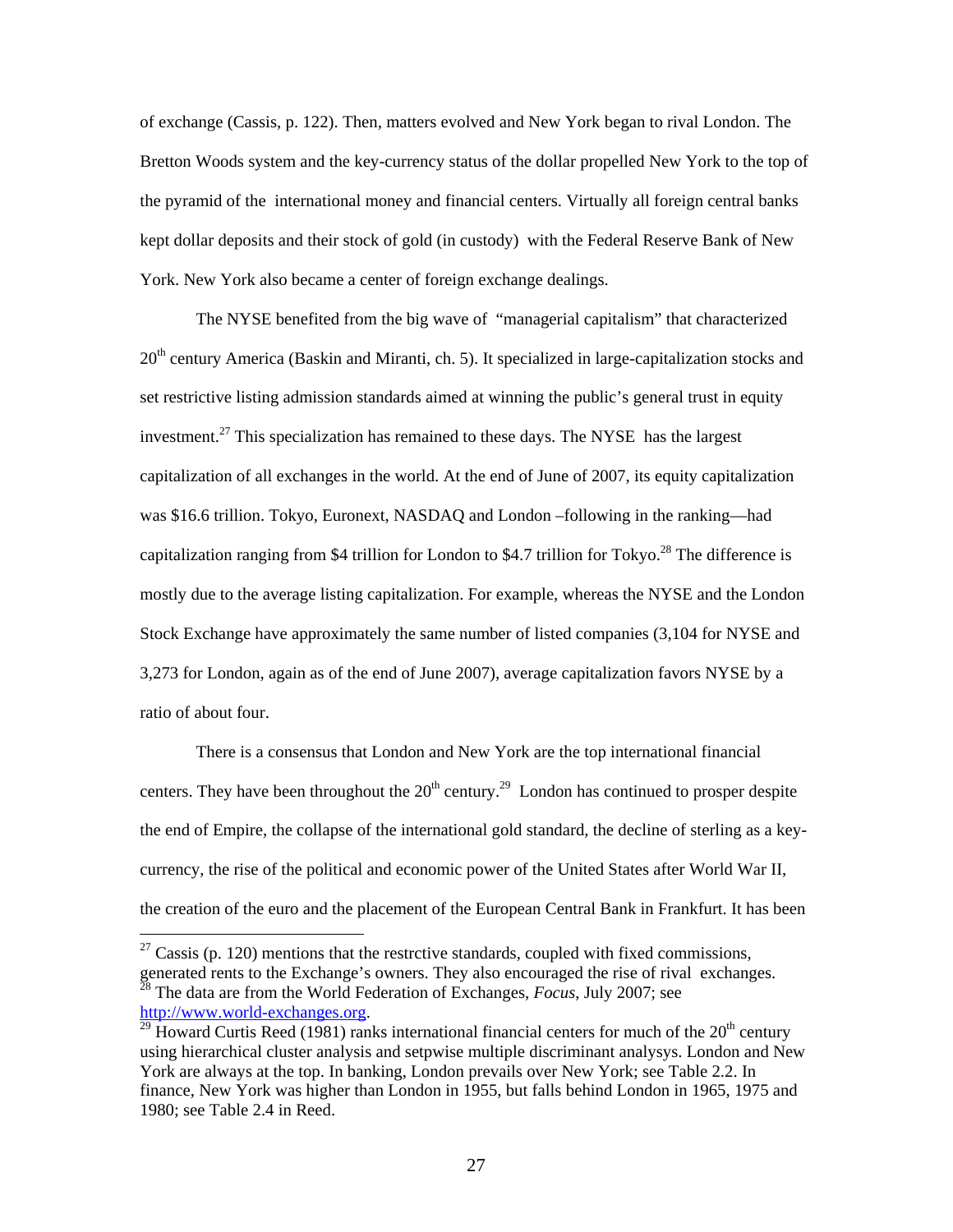a durable center and has renewed itself repeatedly through innovation. New York has benefited from the effects of those shocks that should have impacted London negatively, but has suffered from legislation and rules designed to limit the comparative advantages of New York as a money market center and to maintain a regionalized banking system.

# **IV. EVALUATION AND IMPLICATIONS FOR CONCENTRATION**

Our long historical excursion confirms the basic proposition of Kindleberger's 1974 essay: namely, that the N-1 argument applies to money as well as to financial centers. Strong economies of scale are realized by financial centers; in the case of New York, these economies were so compelling to overcome a hostile political culture and a legislation against geographic concentration. Economies of scale also explain the relative persistence of these centers; when decline occurs, it tends to be slow. Kindleberger appears to be also correct about the positive correlation between great centers and great monies. At least five of the seven centers surveyed had internationally accepted monies: the florin in Florence, the ducat in Venice, the guilder in Amsterdam and, in more recent times, the pound in London and the dollar in New York. Fourth, great financial centers develop on the foundation of great banking centers.

One aspect Kindleberger did not emphasize was the nexus between financial centers and accountable institutions. Florence, Venice, Genoa, the Dutch, the English and the Americans shared, to various degrees, democratic institutions and developed commitment mechanisms to honor their public debts. There were differences in the mechanism. In Genoa, current government spending had to match current borrowing, primarily from San Giorgio. In Venice and to a lesser extent in Florence, elected government set tax rates and forced borrowing to match government spending, including interest payment on debt. The model of representative government was the protagonist of the commitment mechanism for Dutch, English and American finance. With the exception of Amsterdam, trading in government bonds preceded trading in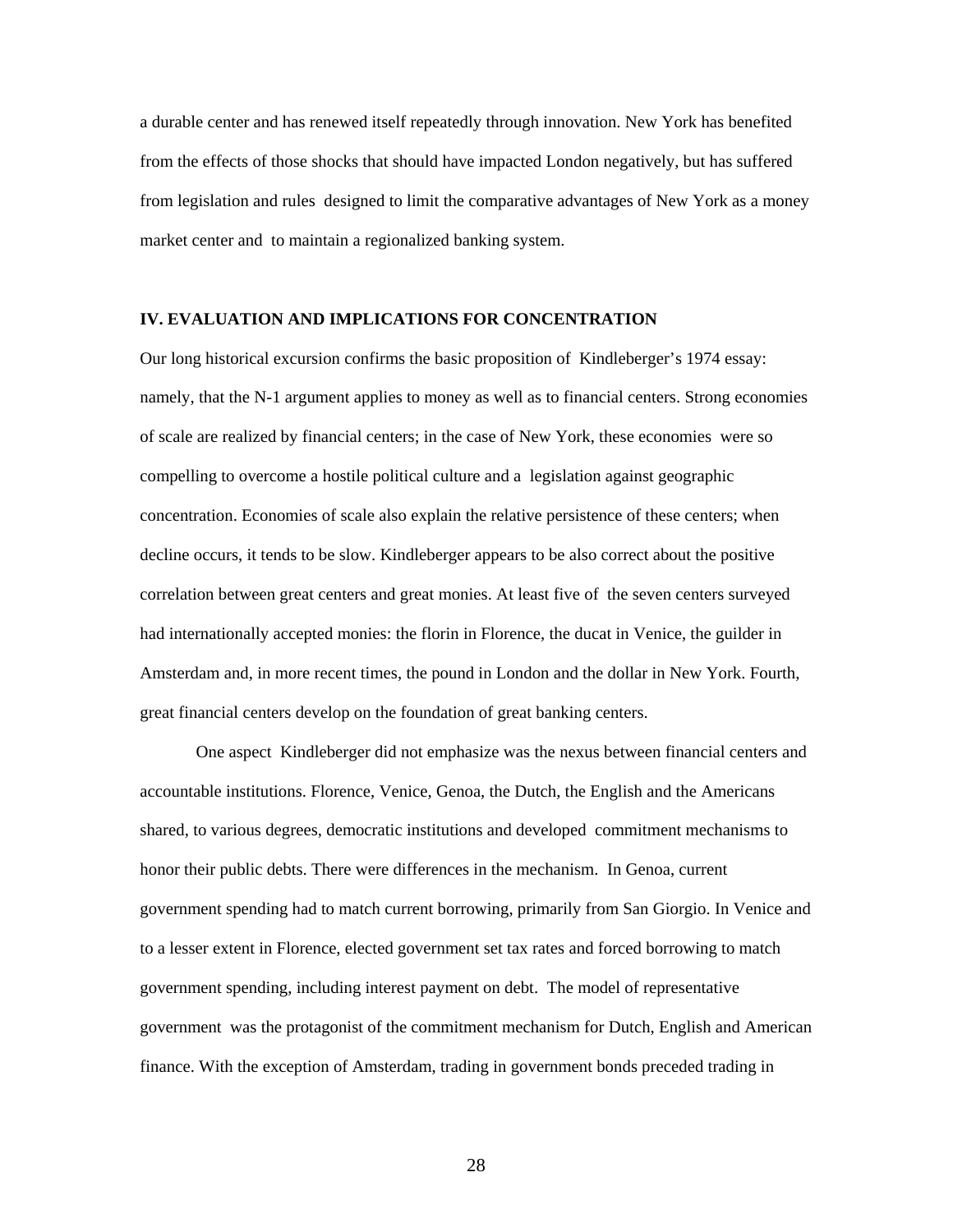equities. What would have happened to the development of financial centers in the absence of this commitment mechanism poses an interesting counterfactual speculation.

 Four of the seven centers (Florence, Venice, Genoa, and Antwerp) no longer exist and one (Amsterdam) has lost much of its former importance. Yet, their institutional and financial innovations have survived through the long evolutionary chain of banking and finance. About institutions, we recall that the Florentines of the  $14<sup>th</sup>$  century were the most innovative in commercial banking, including international banking, although they underestimated the extent of sovereign risk. The Medicis of the 1400s put together an organizational structure, spanning over much of Europe, that is a precursor of the modern bank-holding company. Beyond banking, the Florentines were so worried about young ladies not marrying that they set up a Dowry Fund, the forerunner of a social security system. The Genoese and the Venetians created public banks that lowered transaction costs for settling debits and credits. The *Wisselbank* of Amsterdam was patterned after the *Banco di Rialto* in Venice. The *Wisselbank*, in turn, inspired reforms after the American bubble of 1792 and became the model of the Depositary Trust and Clearing Corporation, among others. The English, in the late 1600s, reproduced the core of *Banco Giro* and *San Giorgio* in the Bank of England. The latter, in turn, was the model, among others, of the First and Second Bank of the United States and the inspiration of the Federal Reserve Act of 1913. The latter, in turn, was the inspiration of the European System of Central Banks created in 1999.

 As to financial instruments, Genoa was the most innovative of the three Italian citystates. San Giorgio effected the earliest recorded case of a debt-for-equity swap. The same type of swap was repeated approximately three hundred years later by the Bank of England, the Million Bank, the South Sea Company, and John Law's Mississippi Company. In Genoa, the swap, coupled with a sound governance structure that compressed credit risk for San Giorgio's shareholders, permitted the Republic of Genoa to borrow large amounts of debt at a low cost. The transformation of high transaction cost and difficult-to-trade debt instruments into transferable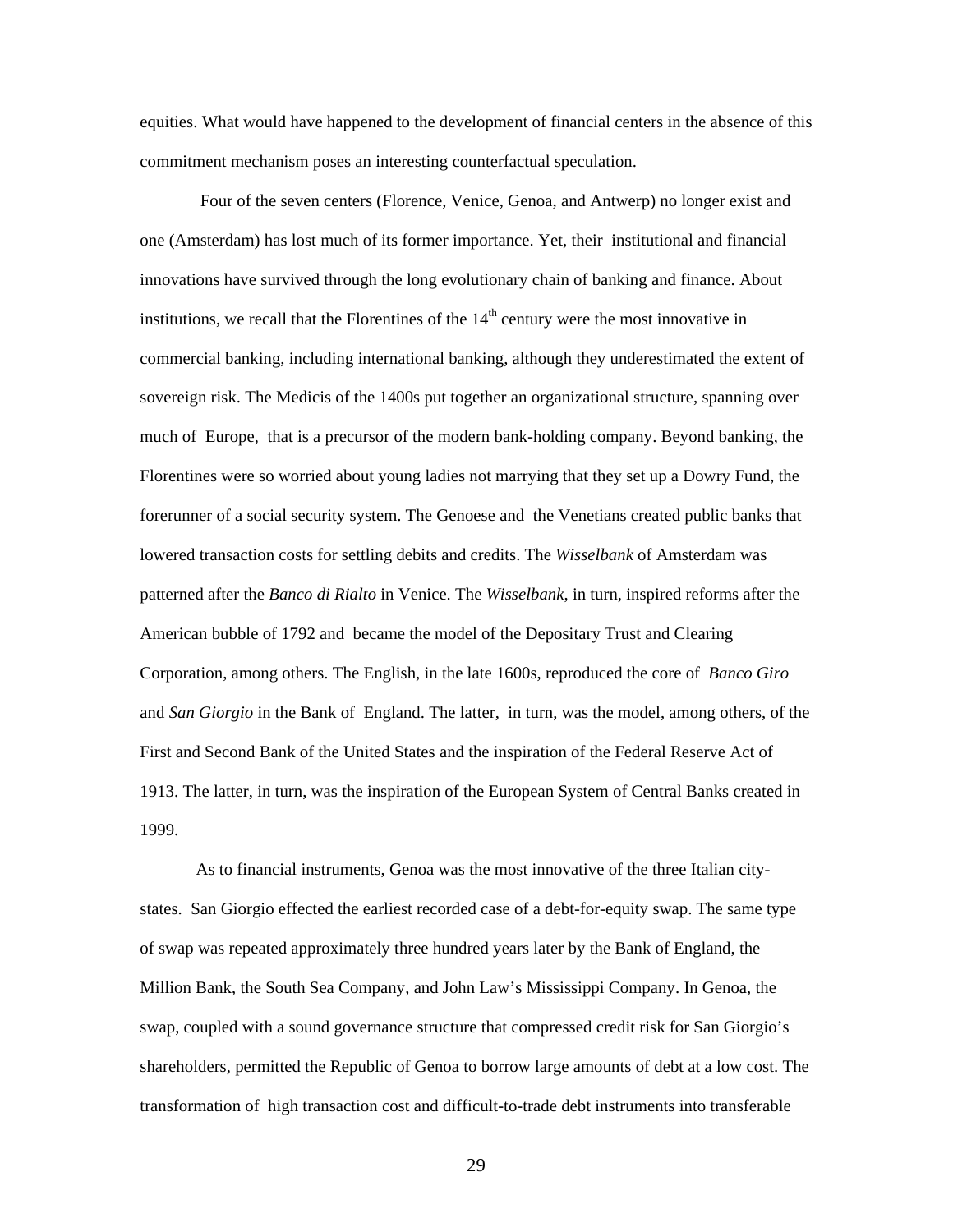and liquid shares also reduced interest rates in England. Ultimately, however, in England and France the swap was mishandled by poor governance structures and political corruption and ineptitude that facilitated big bubbles. The Genoese were the first financiers to fully exploit the international payment mechanism, using credit instruments instead of costly specie transfers. In international trade finance, the lineage goes from Genoa of the  $16<sup>th</sup>$  century to Amsterdam of the  $18<sup>th</sup>$  century to London of the  $19<sup>th</sup>$  century, and so on. Genoese bankers at the Spanish court of Phillip II used *juros*, obtained as collateral for short-term loans, to earn an interest rate spread between short and long-term interest rates, thus being on record for the possibly first interest rate swap in history.

In Antwerp of the  $15<sup>th</sup>$  century starts the history of exchanges and secondary markets and derivatives, which were greatly expanded in Amsterdam a century later. The Amsterdam Exchange brought us the modern age of funding and trading shares, including derivatives, of large enterprises. London copied Amsterdam and set a new frontier. New York followed London and both centers have been at the top of the pyramid for over a century. In fact, their business has grown relative to other centers. The United States went through a consolidation of exchanges in the  $20<sup>th</sup>$  century, with the total number of them falling from approximately 100 to five over this period; and the NYSE gained market share from it (Arnold et al. 1999, Figure 1). Regulatory reform and technological innovations were responsible for this consolidation. The introduction of country-wide telephone service in 1915 and of open-ended teletype in the 1930s favored the expansion of NYSE (Arnold et al, p. 1086), just like the laying of the first transatlantic cable in 1866 enhanced the financial integration between New York and London (Garbade and Silber 1978). The creation of a monetary union and the consequent replacement of national currencies with the euro in Europe has ushered a consolidation of exchanges (McAndrews and Stefanadis 2002). In 2000, the Amsterdam, Brussels and Paris exchanges merged to form the pan-European Euronext. In June of 2007, the London Stock Exchange and Borsa Italiana announced plans for a merger. Consolidation of exchanges has now moved up to the global level. In April of 2007,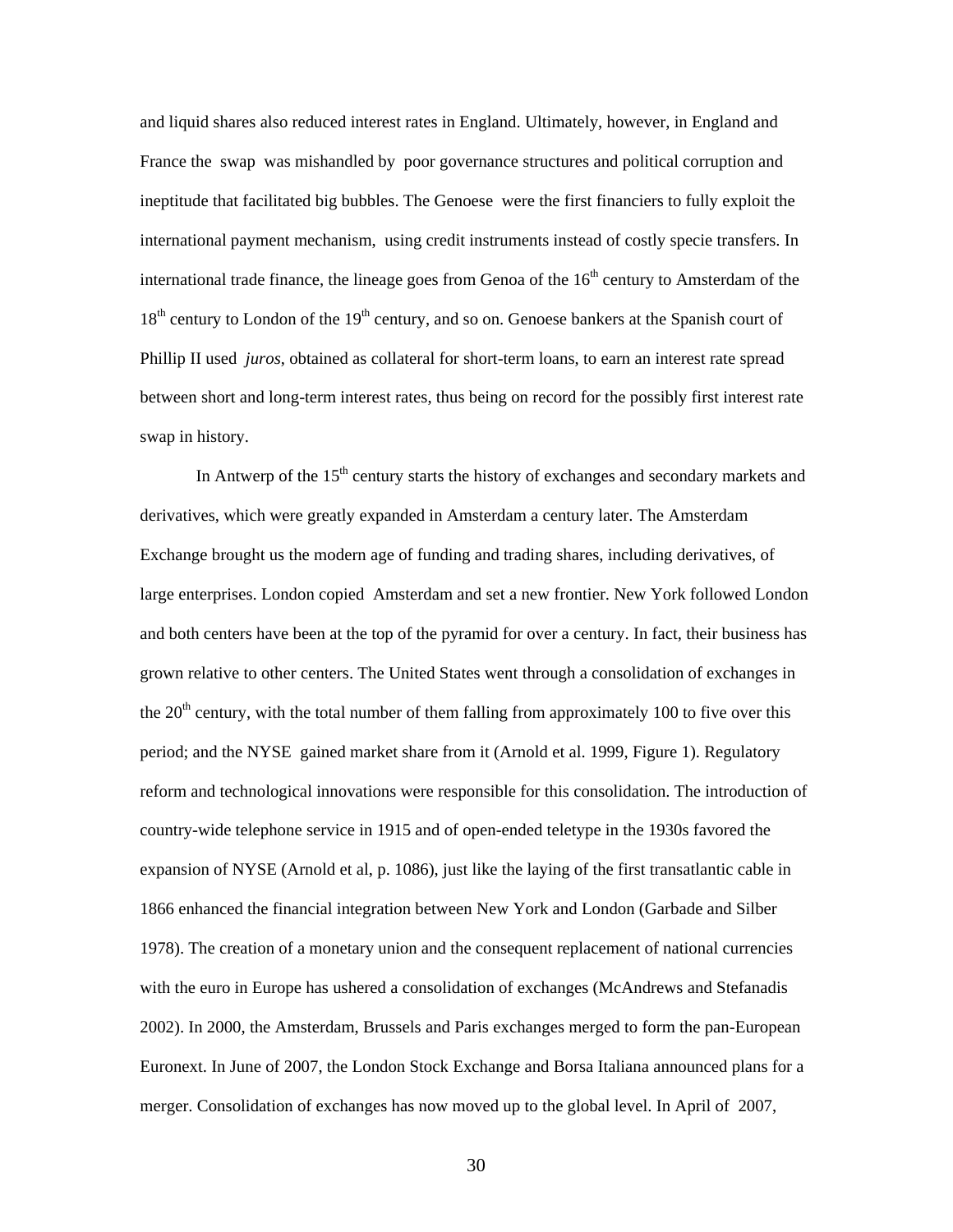NYSE and Euronext combined to form the first global stock market. NASDAQ, after having failed to purchase the London Stock Exchange, has announced an agreement to acquire the Nordic exchange OMX. More of this is expected in the future.

Consolidation is consistent with a deepening of economies of scale. Improvements in communication and information technology and the breakdown in financial borders favor the further expansion of leading international financial centers. By stretching their global reach, these centers can lower costs by sharing common trading platform, while providing the benefit of deeper liquidity (Pagano 1989). The evolution of financial centers suggests that organized exchanges are best suited for low transaction cost and deep secondary markets.

# **V. CONCLUDING COMMENTS**

Financial products are unstandardized and subject to a great deal of uncertainty. Geographical concentration reduces information and transaction costs in trading these products. The strong advantages of concentration show up in the persistence of financial centers. When centers finally lose their importance or disappear altogether, much of their legacy is carried by newer ones. Naturally, old institutions and products are re-engineered to suit the circumstances of the time; their roots remain however. This is the essence of what I have called the long evolutionary chain of finance.

 The evidence of this paper is not consistent with the thesis that financial globalization brings an end to geographical concentration of financial services, also called the 'end of geography' (O'Brien 1992). International financial integration is not a new phenomenon. It was a key feature of the classical gold standard from 1880 to 1914; it then receded in the inter-war years and started again after World War II, but especially after the end of Bretton Woods in 1973. Over this period, international financial centers have not only persisted but prospered. A mixture of centralization and decentralization is a better description of what happens as a result of financial globalization. Retail banking is widely dispersed, stock markets and bank headquarters are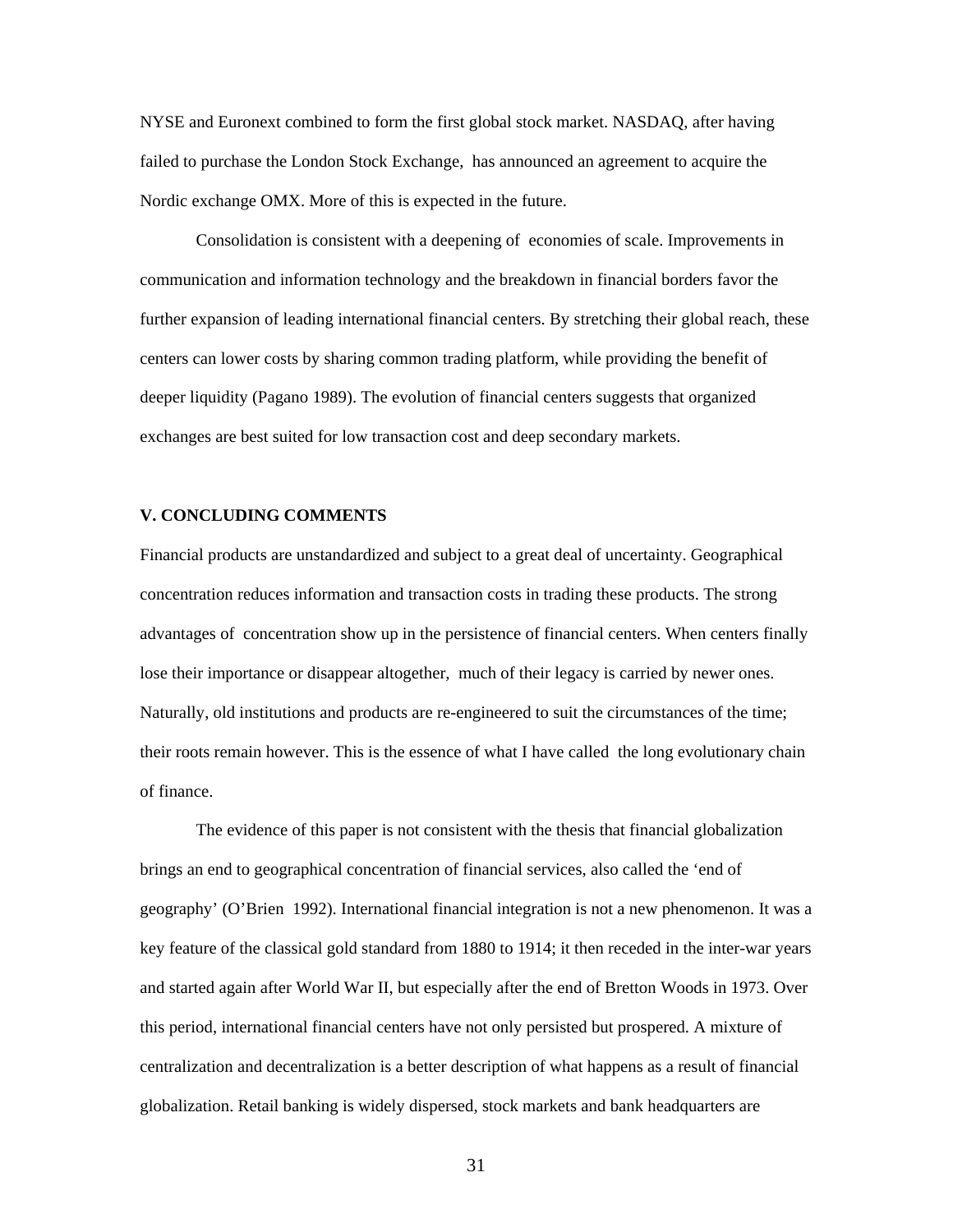concentrated (Martin 1999). The trend towards increasing concentration of capital markets is not inconsistent with the existence of local capital markets. Small and medium-size firms have not the characteristics to accede to large centralized markets; hence, the reason why local capital markets can survive along side concentrated markets.

# **References**

- Arnold, Tom, Hersch, Philip, Mulherin J. Harold and Jeffrey Netter. 1999. Merging Markets, *The Journal of Finance* 54, 3: 1083-1107.
- Assini, Alfonso. 1995. L'importanza della contabilità nell'inventariazione di registri bancari medioevali. Il Banco di San Giorgio nel '400, in *Gli archivi degli istituti e delle aziende di credito e le fonti d'archivio per la storia delle banche*, Roma: Ministero per i Beni Culturali e Ambientali –Ufficio Centrale per i Beni Archivistici.
- Baskin, Jonathan Barron and Paul J. Miranti, Jr. 1997. *A History of Corporate Finance, Cambridge : Cambridge University Press.*
- Baster, A.S.J. 1937. The International Acceptance Market, *The American Economic Review* Vol. 27, 2: 294-304.
- Braudel, Fernand. 1992. *Civilization & Capitalism, 15th-18th Century, vol. 3: The Perspective of the World*, Berkeley: University of California Press.
- Cassis, Youssef . 2006. *Capitals of Capital*: *A History of International Financial Centres 1780- 2005.* Cambridge, Cambridge University Press.
- Conklin, James. 1998. The Theory of Sovereign Debt and Spain Under Philip II," *The Journal of Political Economy* 106, 3: 483-513.
- Conti, Elio. 1984. *L'imposta diretta a Firenze nel Quattrocento (1427-1494)*. Roma: Istituto Storico per il Medio Evo.
- Cowen, David Jack. 2000. *The Origins and Economic Impact of the First Bank of the United States, 1791-1797*, New York: Garland Publishing, Inc.
- Da Silva, José-Gentil. 1969. *Banque et Crèdit en Italie au XVII<sup>e</sup> Siècle*, Paris: Editions Klincksieck.
- Day, John. 1987. *The Medieval Market Economy*, Oxford: Basil Blackwell.
- Davis, Lance and Larry Neal. 1998. Micro Rules and Macro Outcomes: The Impacyt of Micro Structure on the Efficiency of Security Exchanges, London, New York, and Paris, 1800- 1914, *The American Economic Review* 88, 2: 40-45.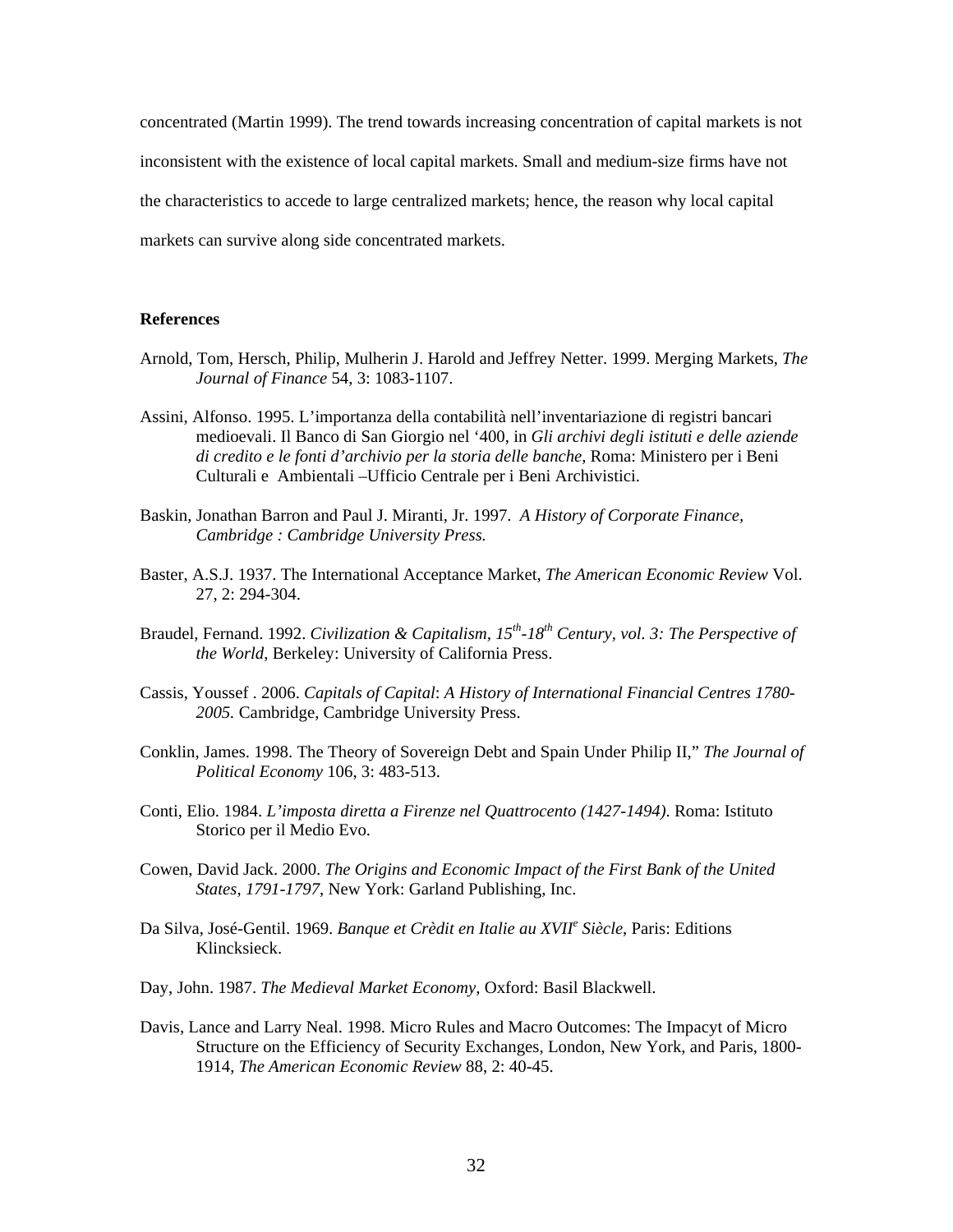- de la Vega, José Pensa. 1688. *Confusión de Confusiones*, translated by Hermann Kellenbenz. Amsterdam. (Reprinted by Harvard Graduate School of Business, Boston, 1957).
- de Roover, Raymond . 1948. *Money, Banking and Credit in Medieval Bruges: Italian Merchant-Bankers Lombards and Money Changers. A Study in the Origins of Banking*. Cambridge, MA: The Medieval Academy of America.

\_\_\_\_\_\_\_\_\_\_\_\_\_\_\_\_. 1966. *The Rise and Decline of the Medici Bank, 1397- 1494*, New York: W. W. Norton.

Dickson, Peter George Muir. 1967. *The Financial Revolution in England*, London: MacMillan.

- Downing, Ned W. 2005. Transatlantic Paper and the Emergence of the American Capital Market, in William Goetzmann and K. Geert Rouwenhorst (2005).
- Ehrenberg, Richard. 1928. *Capital and Finance in the Age of the Renaissance: A Study of the Fuggers and their Connections*. London: Jonathan Cape.
- Ferguson, Niall. 1998. *The House of Rothschild. Volume 1: Money's Prophets 1798-1848*. New York: Penguin Books.
- Fratianni, Michele. 2006. Government Debt, Reputation and Creditors' Protections: the Tale of San Giorgio, *Review of Finance*, 10: 487-506.
- Fratianni, Michele and Franco Spinelli. 2006. Italian City-States and Financial Evolution, *European Review of Economic History*, 2006, 10, 3: 257-278.
- Garbade, Kenneth D. and William L. Silber. 1978. Technology, Communication and Performance of Financial Markets, *The Journal of Finance* 33: 829-832.
- Gelderblom, Oscar and Joost Jonker. 2004. Completing a Financial Revolution: The Finance of the Dutch East India Trade and the Rise of the Amsterdam Capital Market, 1595-1612., *The Journal of Economic History*, 64, 3: 641-672.

\_\_\_\_\_\_\_\_\_\_\_\_\_\_\_\_\_\_\_. 2005. Amsterdam as the Cradle of Modern Futures and Options Trading. 1550-1650, in William Goetzmann and K. Geert Rouwenhorst (2005).

- Goetzmann, William N. and K. Geert Rouwenhorst (eds.). 2005. *The Origins of Value***:** *The Financial Innovations that Created Modern Capital Markets*. Oxford: Oxford University Press.
- Goldthwaite, Richard A. 1980. *The Building of Renaissance Florence: An Economic and Social History*, Baltimore: The Johns Hopkins University Press.
- Hunt, Edward S. 1990. A New Look at the Dealings of the Bardi and Peruzzi with Edward III, *The Journal of Economic History*, 50, 1: 149-162.
- Israel, Jonathan I. 1990. The Amsterdam Stock Exchange and the English Revolution of 1688, *Tijdschrift voor Geschiedenis*, 103: 412-444.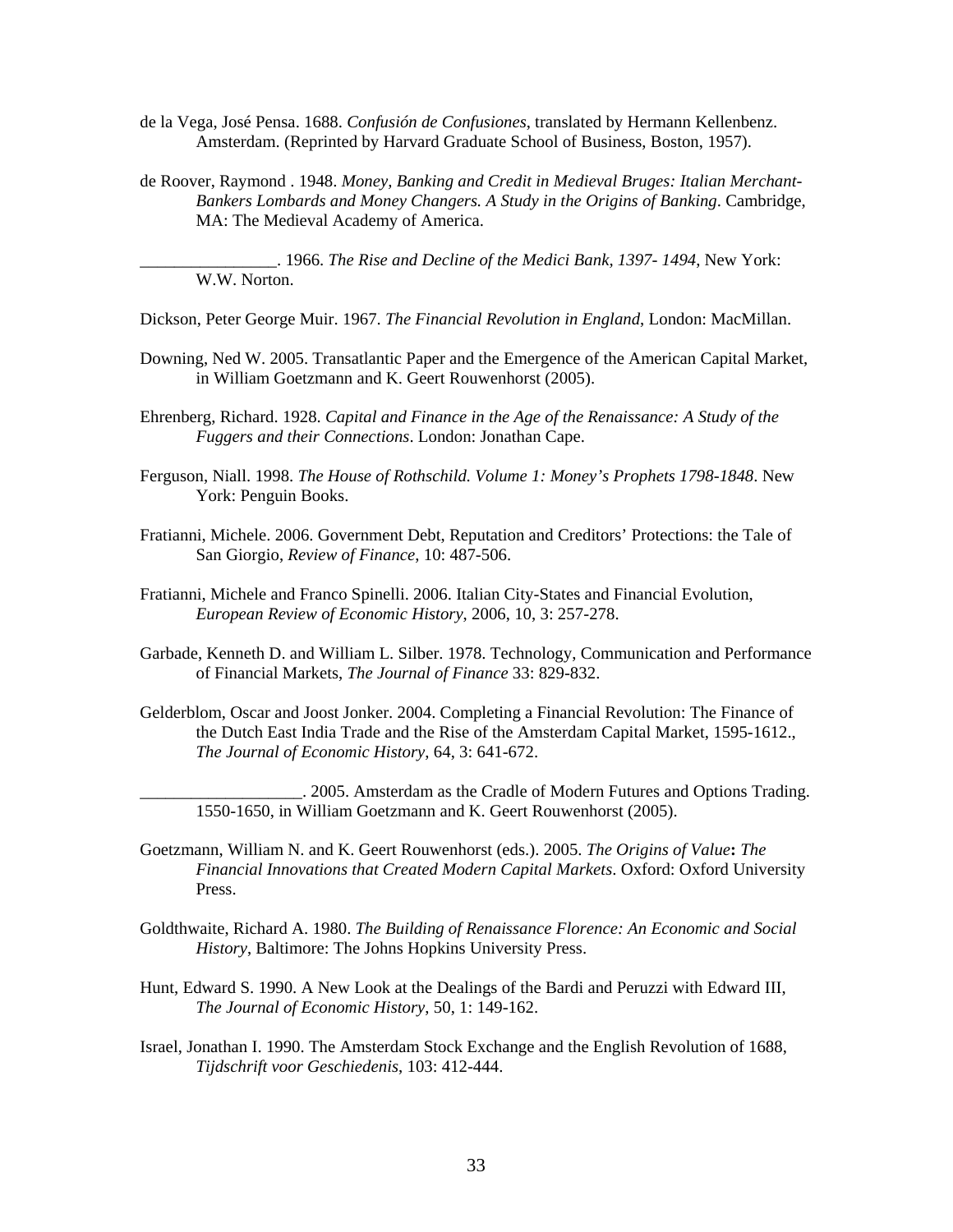- Kindleberger, Charles P. 1974, The Formation of Financial Centers, *Princeton Studies in International Finance* n. 36. Princeton, NJ: Princeton University Press.
	- \_\_\_\_\_\_\_\_\_\_\_\_\_\_.1983. Key Currencies and Financial Centres, in Fritz Machlup, Gerhard Fels and Hubertus Müller-Groeling (eds.), *Reflections ona Troubled World Economy*. Essays in Honour of Herbert Giersch. London: MacMillan.
- Lovett, A. W. 1980. The Castillan Bankruptcy of 1575, *The Historical Journal*, 23, 4:899-911.
- Machiavelli, Niccolò. 1965. *Le istorie fiorentine*. Firenze, Salani editore.
- Martin, Ron. 1999. The New Economic Geography of Money, in Ron Martin (ed.), *Money and the Space Economy*. Chichester: John Wiley & Sons.
- McAndrews, James and Chris Stafanadis. 2002. The Consolidation of European Stock Exchanges. Federal Reserve Bank of New York *Current Issues in Economics and Finance* 8,6: 1-6.
- Meltzer, Allan H. 2003. *A History of the Federal Reserve, Volume 1; 1913-1951*. Chicago: The University of Chicago Press.
- Molho, Anthony. 1971. *Florentine Public Finances in the Early Renaissance, 1400-1433*. Cambridge, Mass.: Harvard University Press.
- Mueller, Reinhold C. 1997. *The Venetian Money Market Banks, Panics, and the Public Debt, 1200-1500*. Baltimore: The Johns Hopkins University Press.
- Neal, Larry. 1990. *The Rise of Capitalism: International Capital Markets in the Age of Reason*, Cambridge: Cambridge University Press.

\_\_\_\_\_\_\_\_\_. 2000. How it All Began: the Monetary and Financial Architecture of Europe During the First Global Capital Markets, 1648-1815, *Financial History Review*, 7: 117-140.

\_\_\_\_\_\_\_\_\_ .2005. Venture Shares of the Dutch East India Company, in William Goetzmann and K. Geert Rouwenhorst (2005).

- North, Douglass and Barry Weingast. 1989. Constitution and Commitment: The Evolution of Institutional Governing Public Choice in Seventeenth-Century England, *The Journal of Economic History*, 49, 4: 803-832.
- O'Brien, R. 1992. *Global Financial Integration: The End of Geography*. London: Royal Institute of International Affairs.
- Pagano, Marco. 1989. Trading Volume and Asset Liquidity, *Quarterly Journal of Economics* 104, 2: 255-74.
- Reed, Howard Curtis. 1981 *The Preemince of International Financial Centers*. New York: Praeger Publishers.
- Riley, James. 1980. *International Government Finance and the Amsterdam Capital Market, 1740-1815*. Cambridge: Cambridge University Press.